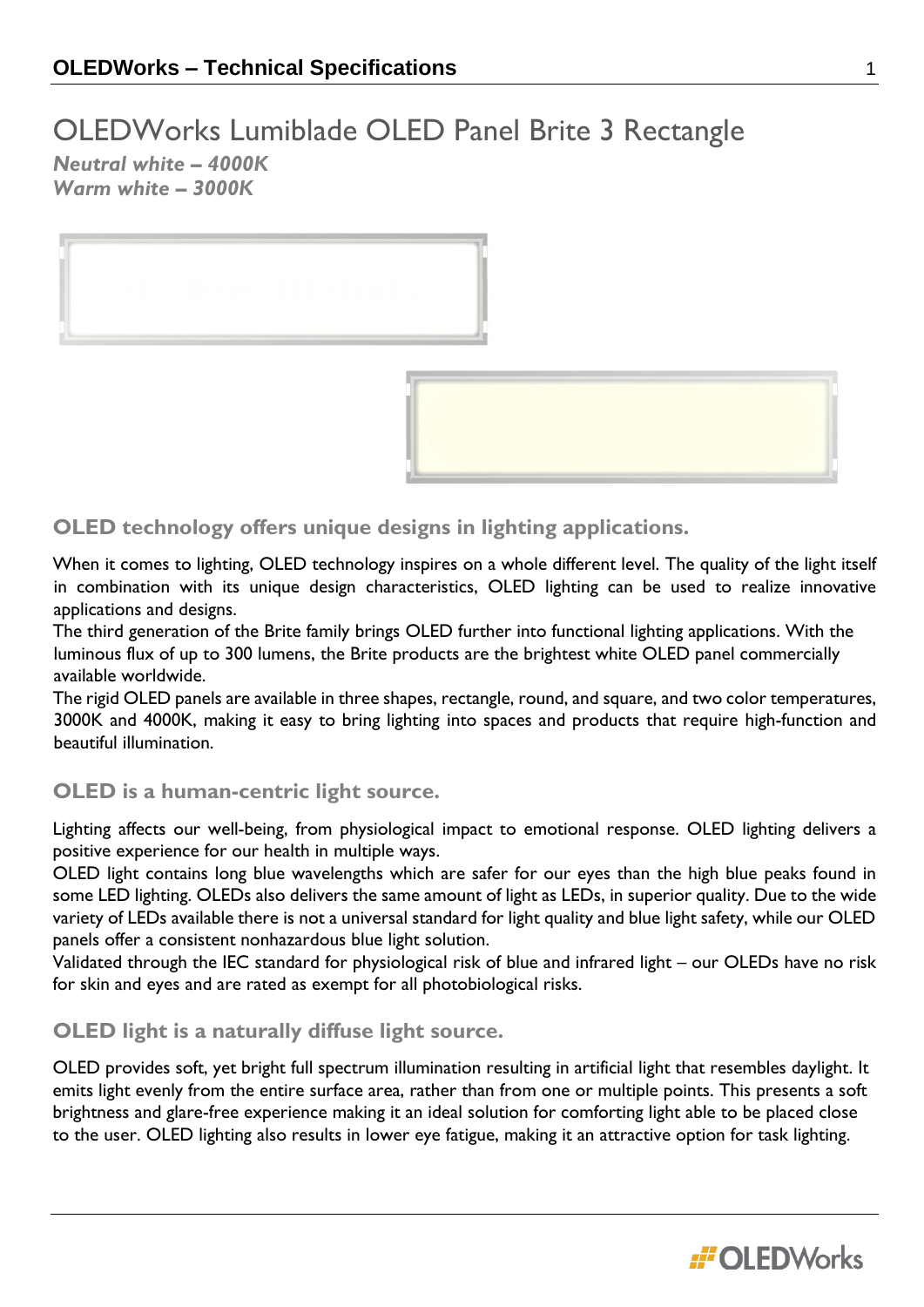# **Standard Compliance and Sustainability**

OLEDWorks products are environmentally friendly and provide efficient illumination without the use of hazardous materials.

This product is RoHS (EU Directive 2011/65/EU) and IEC 62868 (OLED safety) and IEC 62922 (OLED performance) compliant.

# CE

This product is compliant with UL8752 (OLED safety). This product is UL recognized in file E353273.



Within the UL report certain 'Conditions of Acceptability' are mentioned as follows. When installed in the end product, the following shall be taken into consideration:

1. These products have been evaluated for connection to an isolated DC Class 2 constant current power source.

Caution: Do not operate the OLED panel with other than UL-Class 2 power supplies.

- 2. This product has been evaluated for use in dry or damp locations.
- 3. The OLED panel temperature shall not exceed 80 °C.
- 4. Input leads to the OLEDs are intended for factory installation only. Strain relief to be considered in the end-use application if leads are subjected to mechanical stress.
- 5. Input leads to the OLED panels shall be sufficiently separated from higher voltage conductors in the end-product in compliance with end-product requirements.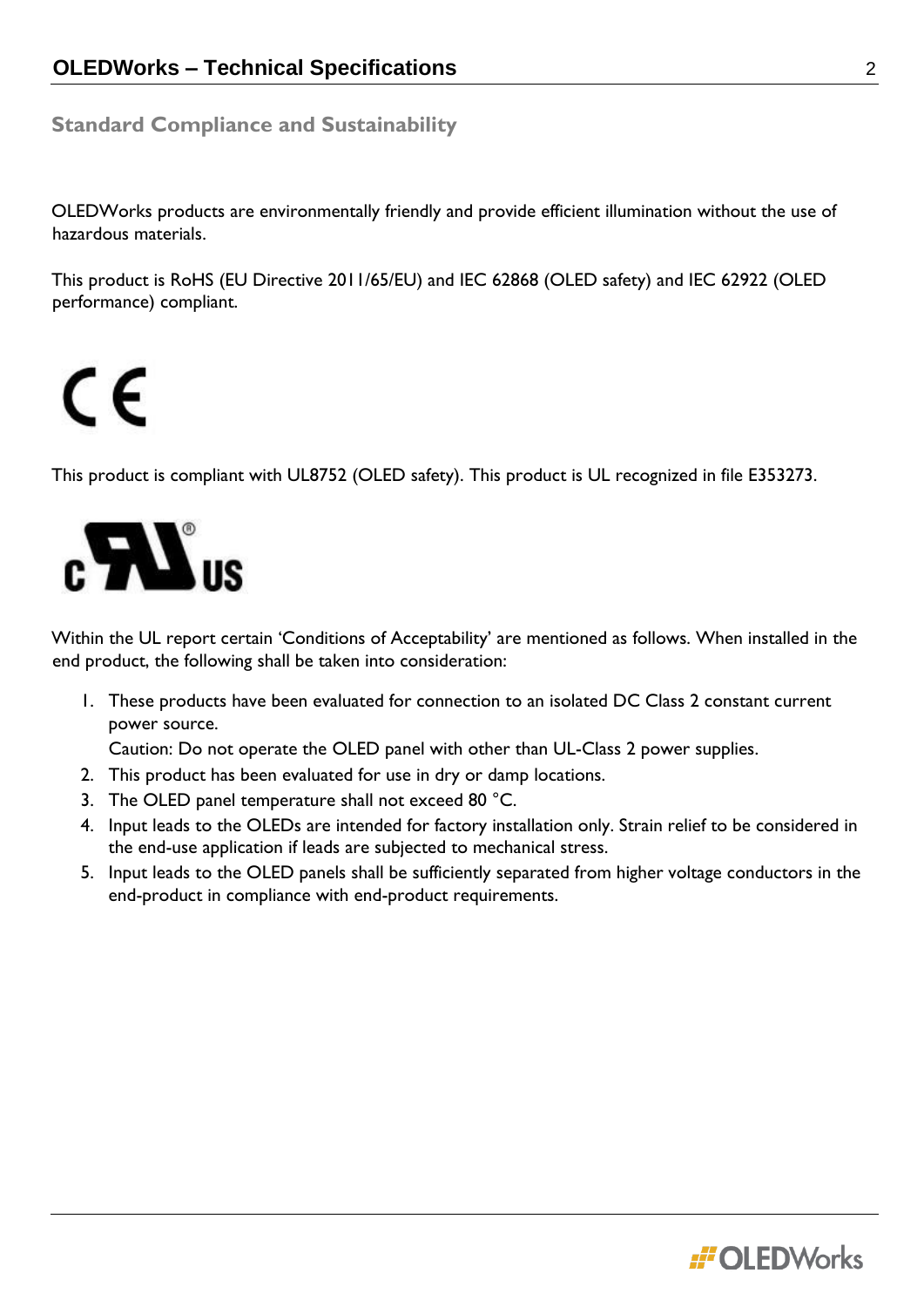# **System**

|                    | <b>Description</b>                | Remark                                |
|--------------------|-----------------------------------|---------------------------------------|
| Indoor / outdoor   | Indoor buildings                  | location with insignificant shock and |
|                    |                                   | vibration                             |
| Ingress protection |                                   | not applicable for OLED components    |
| Classification     | Applicable in applications with   | Application standard IEC61140         |
|                    | Class III (IEC) and Class II (UL) |                                       |
|                    | protection                        |                                       |
| OLED color         | White                             |                                       |
| Carrier material   | <b>Glass</b>                      |                                       |
| Cable              | <b>AWG 26</b>                     | Brite 3 Rectangle 4000K Level 1.5     |
|                    |                                   | Brite 3 Rectangle 4000K Level 2       |
|                    |                                   | Brite 3 Rectangle 3000K Level 1.5     |
|                    |                                   | Brite 3 Rectangle 3000K Level 2       |
| RoHS conform       | <b>Yes</b>                        | 2011/65/EU                            |

# **Operational Environmental Conditions\***

| <b>Specification item</b>                                                   | Value     | Unit         | <b>Condition</b>                                                |
|-----------------------------------------------------------------------------|-----------|--------------|-----------------------------------------------------------------|
| Ambient temperature                                                         | $+5+40$   | $^{\circ}$ C |                                                                 |
| Relative humidity                                                           | 2080      | %rH          | no dew, no water spray, a maximum %rH of 60 is<br>recommended.  |
| Recommended internal<br>operation temperature<br>(OLED organic temperature) | $≤35$     | $^{\circ}$ C | local temperature                                               |
| Maximum internal operation<br>temperature (OLED organic<br>temperature)     | $\leq 80$ | $^{\circ}$ C | local temperature, for $T > 40$ °C<br>lifetime will be reduced. |

\* please refer to Thermal Characteristics on page 25 for more information.

The Brite 3 Rectangle is designed for indoor use only. Do not expose to water or excessive moisture.

# **Storage Conditions\*<sup>1</sup>**

| <b>Specification item</b>                                                             | <b>Value</b>                                |  | <b>Unit Condition</b>      |  |
|---------------------------------------------------------------------------------------|---------------------------------------------|--|----------------------------|--|
| Ambient temperature                                                                   | $-40+60$                                    |  |                            |  |
| <b>Relative humidity</b>                                                              | $\blacksquare$ 5 $\ldots$ 85 $\blacksquare$ |  | %rH no dew, no water spray |  |
| $*$ Recommended storage temperature is between $15-25$ °C with a bumidity $<$ 45 % rH |                                             |  |                            |  |

\* Recommended storage temperature is between 15 ... 25 °C with a humidity < 65 %rH.

# **Transport Conditions**

| <b>Specification item</b> | <b>Value</b> | 'Unit l | Condition              |
|---------------------------|--------------|---------|------------------------|
| Ambient temperature       | $-40+60$     |         |                        |
| <b>Relative humidity</b>  | ` 5 … 85     | %rH     | no dew, no water spray |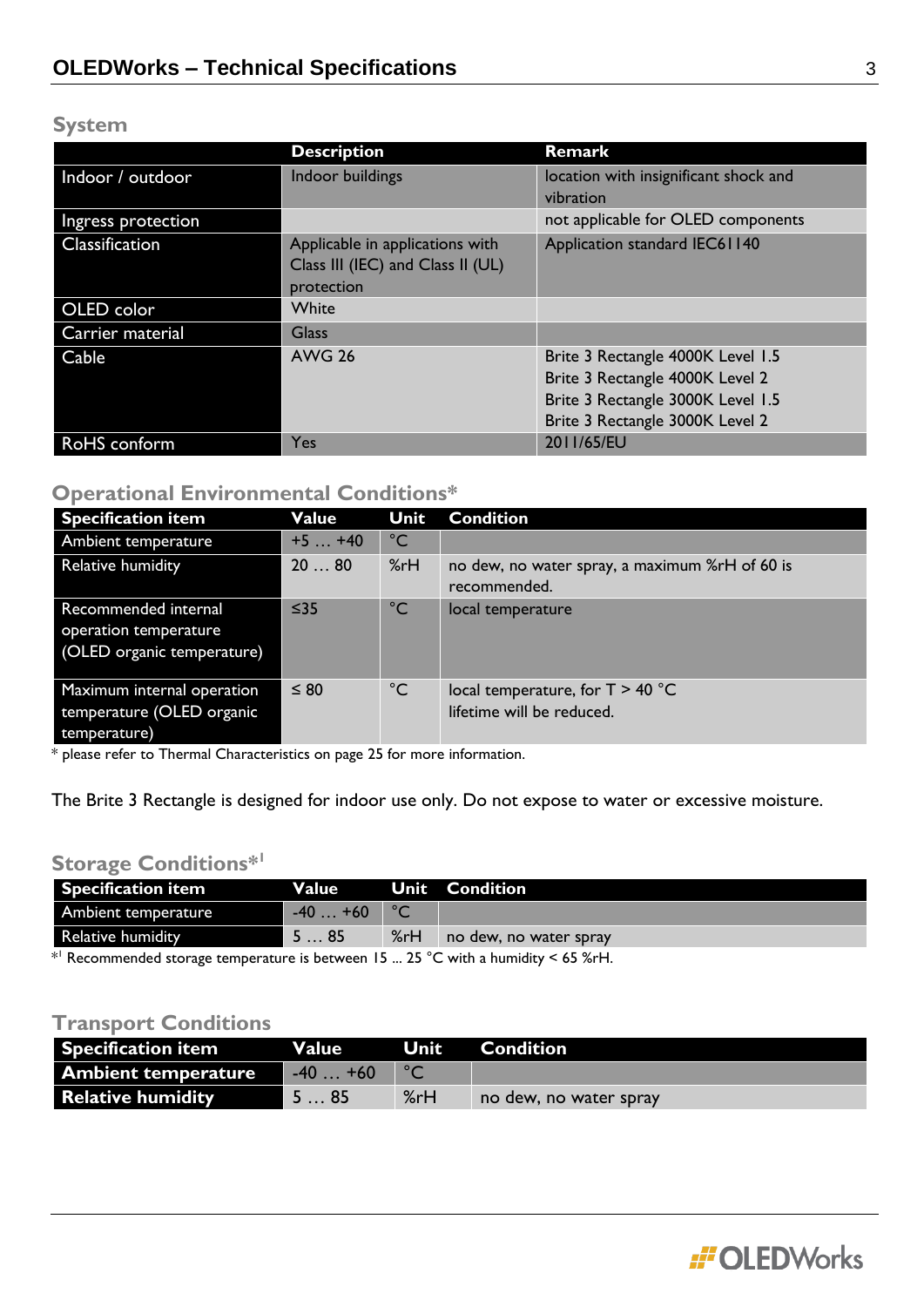# **MECHANICAL DIMENSIONS**

| <b>Specification item</b>         |          | Value            | Unit            | <b>Condition</b>                  |
|-----------------------------------|----------|------------------|-----------------|-----------------------------------|
| Brite 3 Rectangle 4000K Level 1   | length   | $240.6 \pm 0.2$  | mm              |                                   |
| Brite 3 Rectangle 4000K Level 1.5 | width    | 62.7 $\pm$ 0.2   | mm              |                                   |
| Brite 3 Rectangle 3000K Level 1   | height   | $1.4 \pm 0.15$   | mm              |                                   |
| Brite 3 Rectangle 3000K Level 1.5 | weight   | $39 + 1$         | gram            |                                   |
| Brite 3 Rectangle 4000K Level 2   | length   | $248.1 \pm 0.15$ | mm              | dimensions excluding cable        |
| Brite 3 Rectangle 3000K Level 2   | width    | $70.2 \pm 0.15$  | mm              |                                   |
|                                   | height   | $2.1 \pm 0.2$    | mm              |                                   |
|                                   | diameter | 3.2              | mm              | for fixation with M3 screws       |
|                                   | screw    |                  |                 |                                   |
|                                   | opening  |                  |                 |                                   |
|                                   | distance | $124.0 \pm 0.2$  | mm              |                                   |
|                                   | screw    | $247.9 \pm 0.2$  |                 |                                   |
|                                   | openings | $70.0 \pm 0.2$   |                 |                                   |
|                                   | weight   | $74 \pm 1$       | gram            |                                   |
| Light emitting area               | length   | $221.3 \pm 0.3$  | mm              | Brite 3 Rectangle 4000K Level 1   |
|                                   | width    | 46 $±0.3$        | mm              | Brite 3 Rectangle 4000K Level 1.5 |
|                                   | area     | 101.8            | cm <sup>2</sup> | Brite 3 Rectangle 4000K Level 2   |
|                                   |          |                  |                 | Brite 3 Rectangle 3000K Level 1   |
|                                   |          |                  |                 | Brite 3 Rectangle 3000K Level 1.5 |
|                                   |          |                  |                 | Brite 3 Rectangle 3000K Level 2   |
|                                   |          |                  |                 |                                   |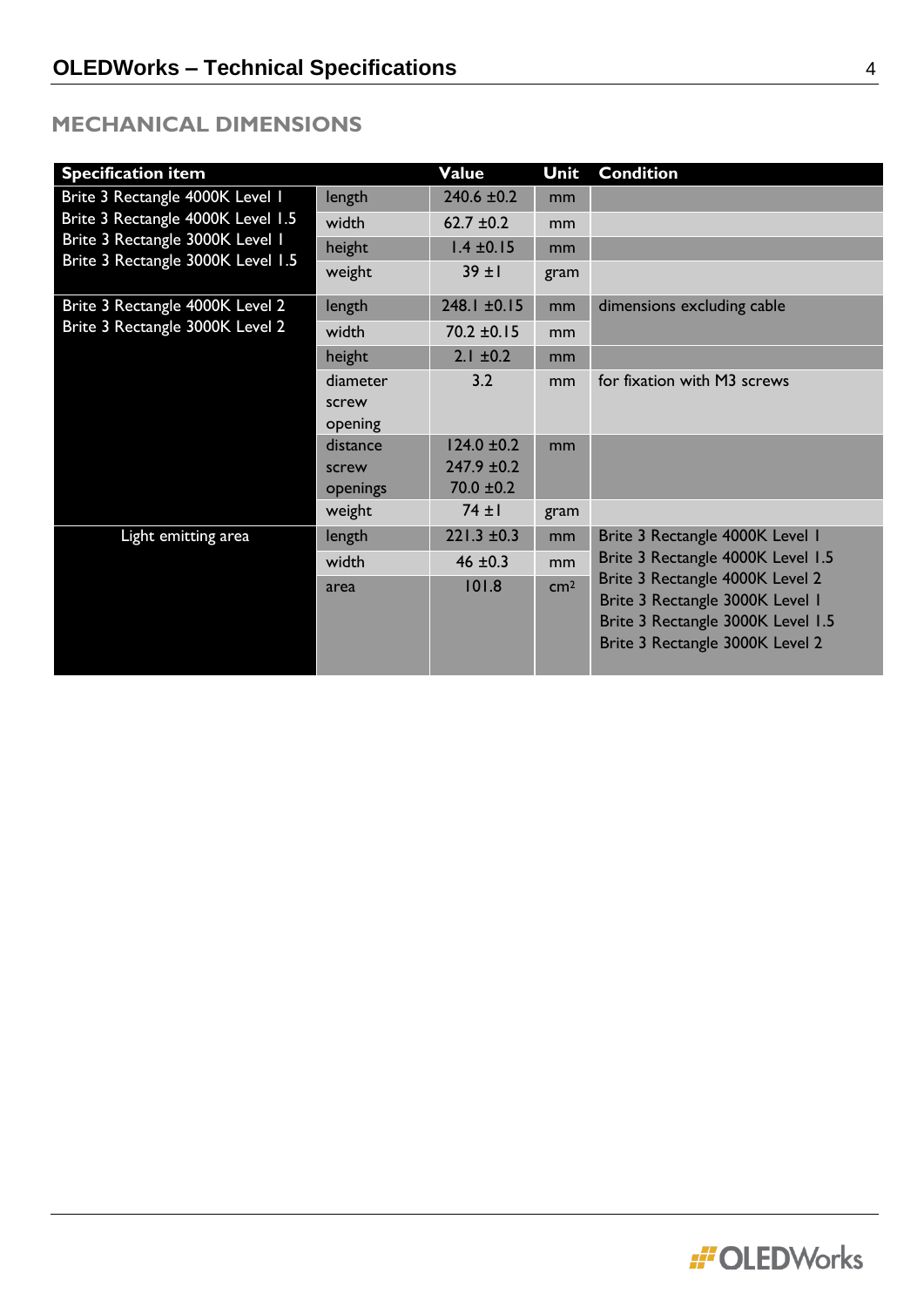

# **Diagrams of Brite 3 Rectangle Level 1**







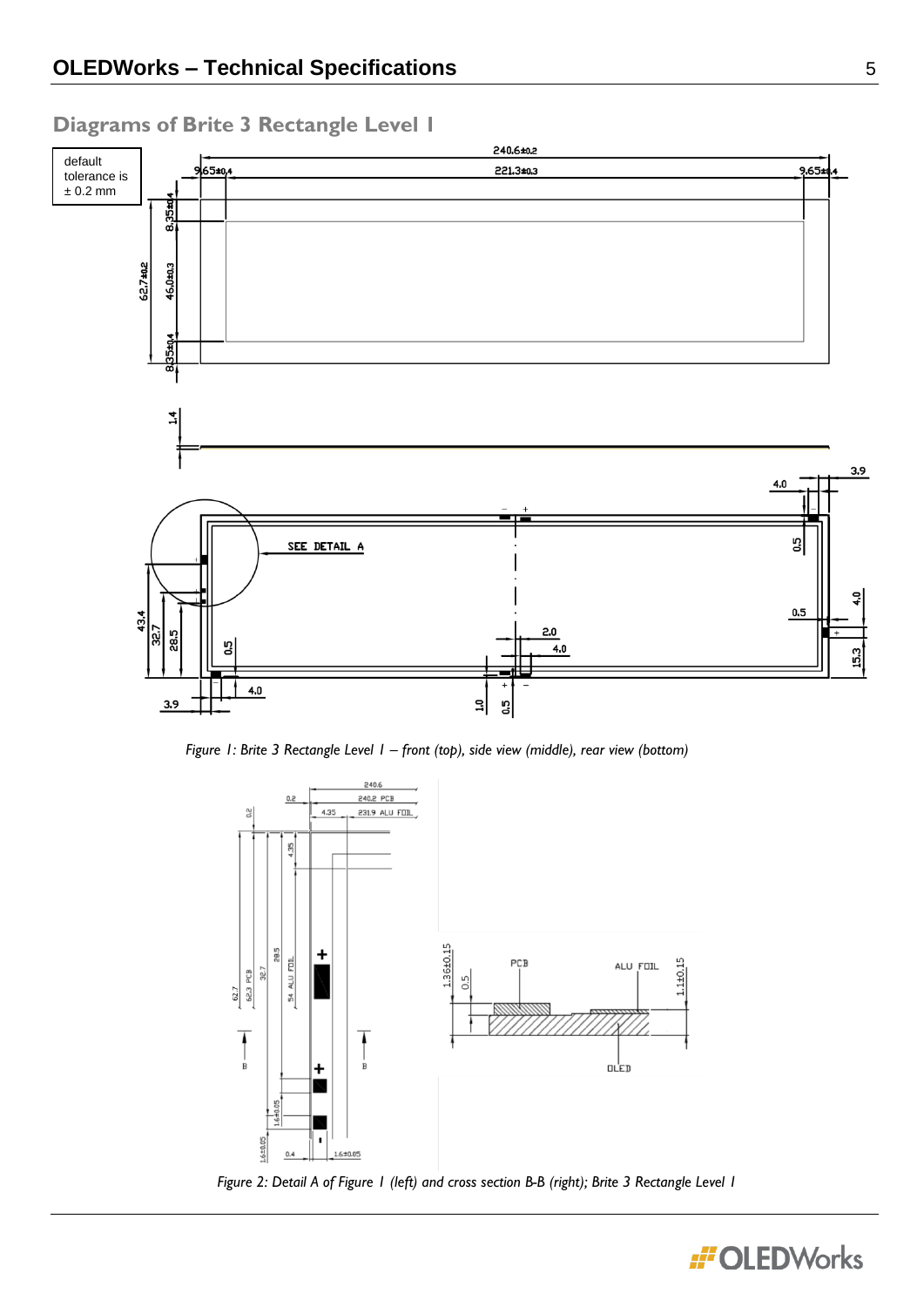# **Diagrams of Brite 3 Rectangle Level 1.5**



*Figure 3: Brite 3 Rectangle Level 1.5 – front (top), side view (middle), rear view (bottom)*



*Figure 4: Brite 3 Rectangle Level 1.5 - Detail A of Figure 3*

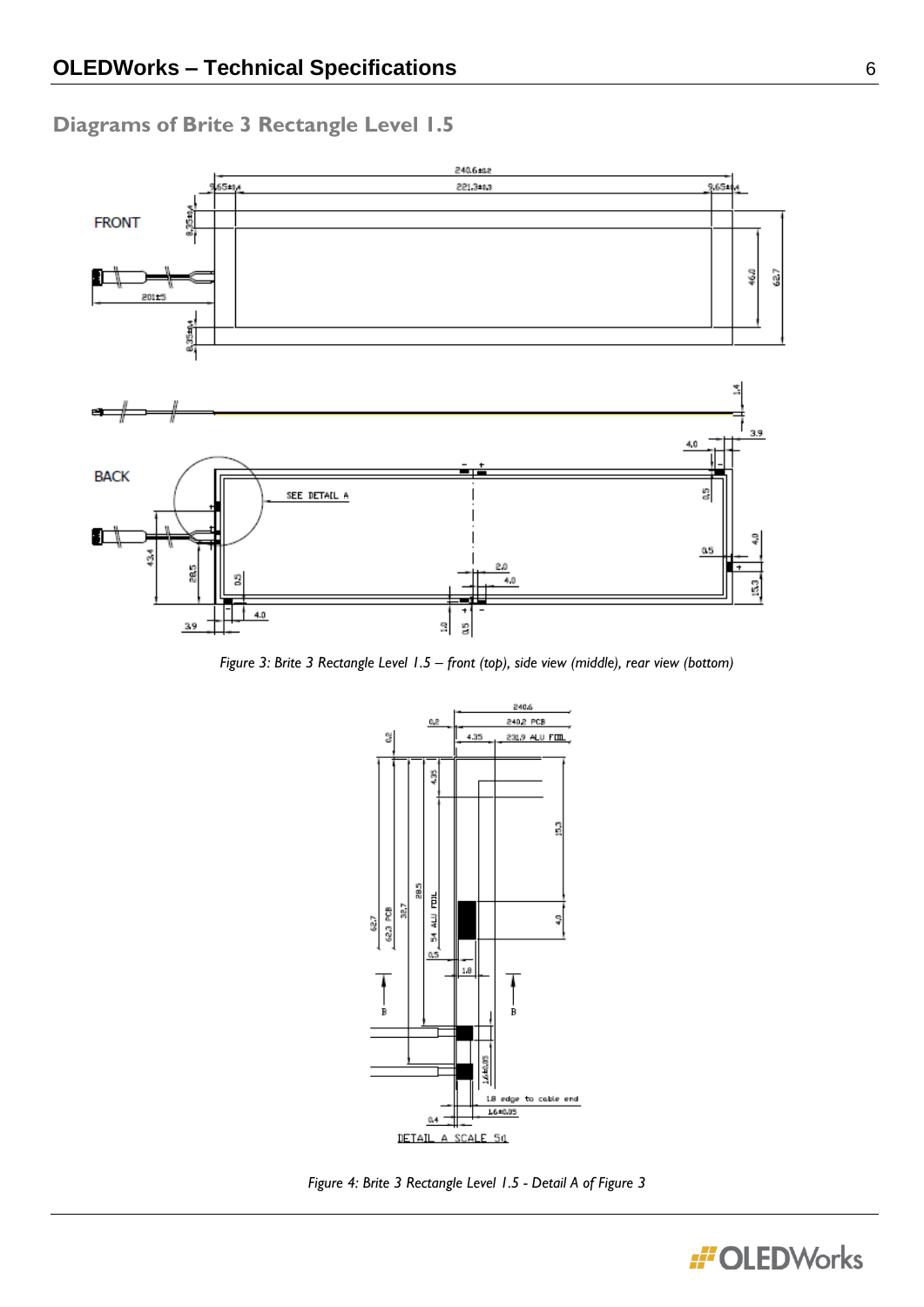

*Figure 5: Brite 3 Rectangle Level 2 – front and side view (top), side view (bottom)*



*Figure 6: Details A and B (screw openings) and view C-C (solder orientation on PCB) of Figure 5 – Level 2*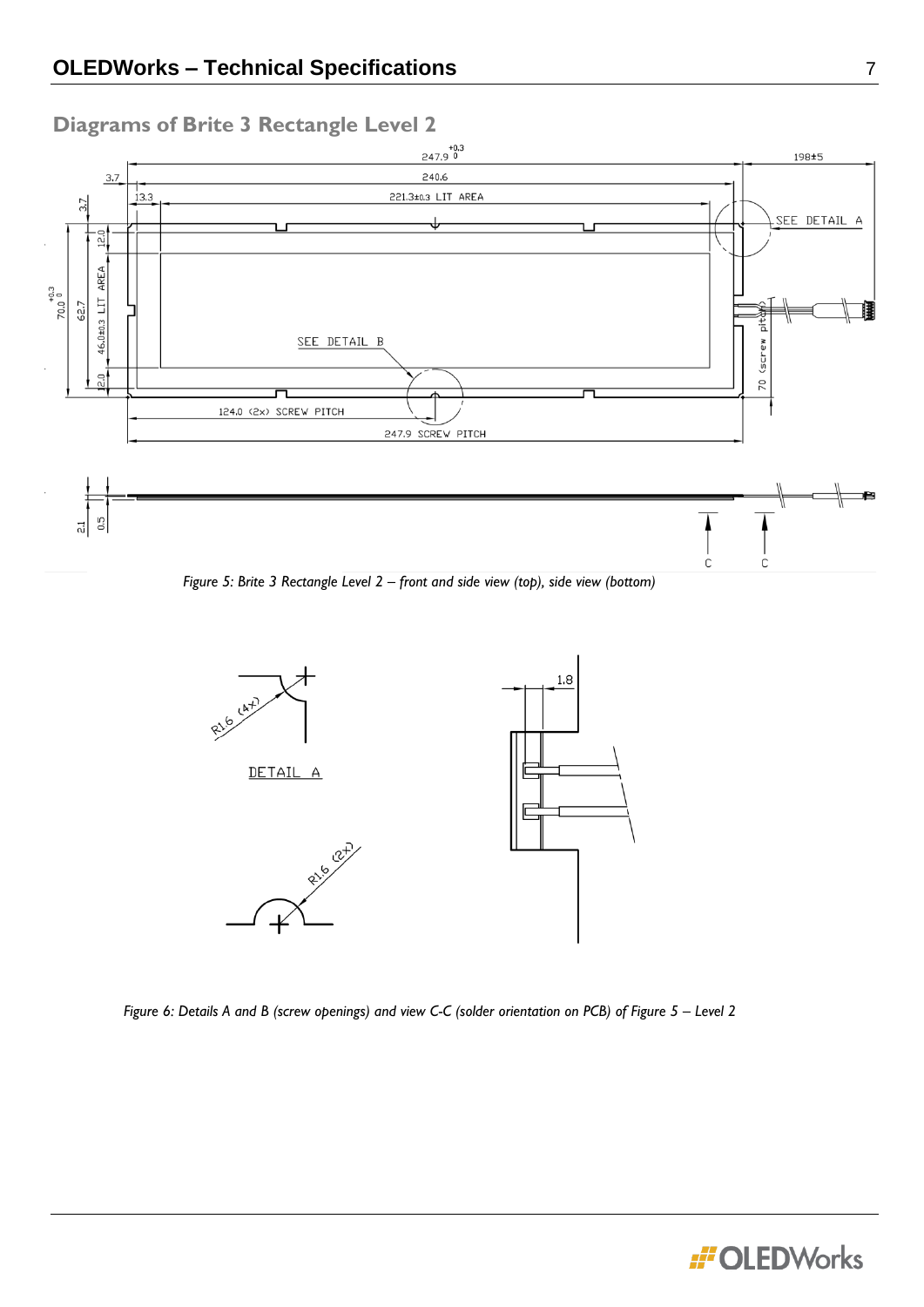# **Mechanical Handling**

OLEDs are electronic components and should not be tampered with in any way. They are made of thin glass with potentially sharp edges. Avoid mechanical stress, such as shock, pressure, bending, torsion and especially point loads on the OLED. To avoid fingerprints on the front side, preferably handle the OLED from the sides. Gloves or finger cots are recommended at all times whilst handling the OLED.

Avoid contact with water. Do not submerge OLEDs in any kind of solvent, acid, base, salt or other chemicals.

In case of damage to the product, disconnect the product from power supply without touching the damaged parts. Do not reconnect the product. Contact the manufacturer or a qualified service technician.

Improper use can cause OLEDs to break resulting in glass splinters. Please handle all OLEDs with care to avoid breakage as especially the edges of the OLED are very delicate. Use of protective gloves is advised, in particular with broken OLEDs or OLEDs with sharp edges/corners. Avoid direct contact with broken OLEDs.

The product may become warm during normal use. Do not cover with materials that are flammable.



Do not bend

Do not twist

Do not press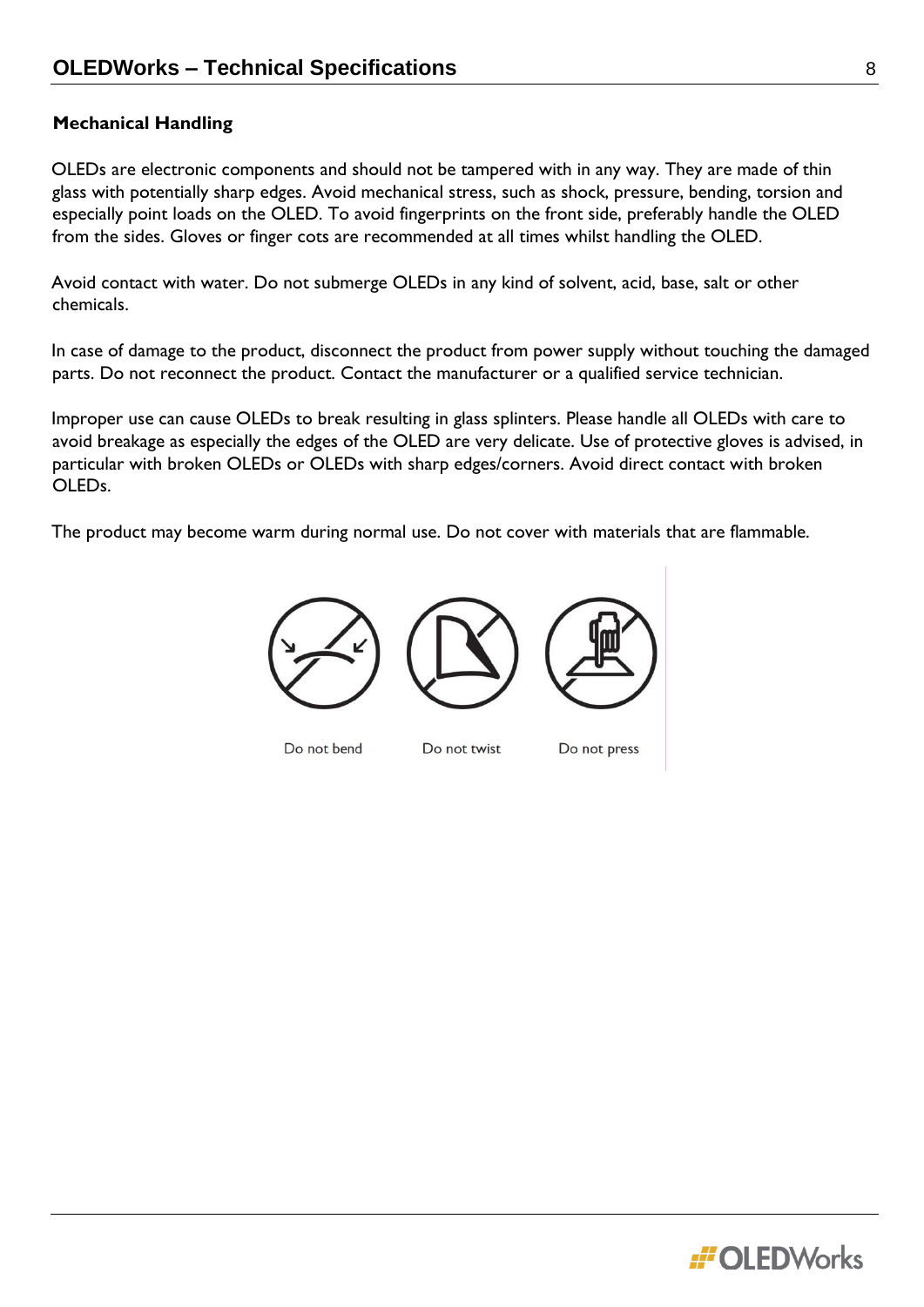# **ELECTRICAL AND OPTICAL CHARACTERISTICS**

# **Electrical Characteristics**

| <b>Specification item</b>                                                  | Value          | Unit            | <b>Condition</b> |
|----------------------------------------------------------------------------|----------------|-----------------|------------------|
| OLED rated current, Iin rated                                              | 0.215          | A               |                  |
| OLED voltage at $t=0$ , $U_{in}$ Brite 3 Rectangle 4000K                   | $19.6 +/- 1.0$ | V DC            | In rated         |
| OLED voltage at t=0, U <sub>in</sub> Brite 3 Rectangle 3000K               | $18.7 +/- 1.0$ | V <sub>DC</sub> | In rated         |
| OLED voltage at end of life, $U_{EOL} = U_{in max}$                        | 22             | V DC            | In rated         |
| Power consumption at $t=0$ , $\overline{P_{in}}$ , Brite 3 Rectangle 4000K | 4.2            | W               | In rated         |
| Power consumption at $t=0$ , $P_{in}$ , Brite 3 Rectangle 3000K            | 4.0            | W               | In rated         |
| Power consumption at end of life, $P_{EOL} = P_{in max}$                   | 4.7            | W               | In rated         |

All data nominal at stabilized conditions after 5 min warm-up,  $T_{\text{organic}} = 35 \text{ °C}$ .

# **Dimming**

Both pulse width modulation (PWM) and amplitude modulation (AM) techniques can be used to dim the OLED. More detailed information can be found in the design-in guide for the Brite 3 family.

# **OLED Connection**

The OLED Panel Brite 3 Rectangle is available at three integration levels. At integration level 1, no cable is attached to the device. Integration levels 1.5 and 2 provide a cable for connection purposes.

At integration level 1 the Brite 3 Rectangle features contact areas on the rear side (see Figure 7). Area A provides contact pads A1, 3, 5, 7, 9 (plus) and A2, 4, 6, 8, 10 (minus). Only one of the interface areas need to be used for electrical contact.



*Figure 7: Contact pads of the Brite 3 Rectangle Level 1* 

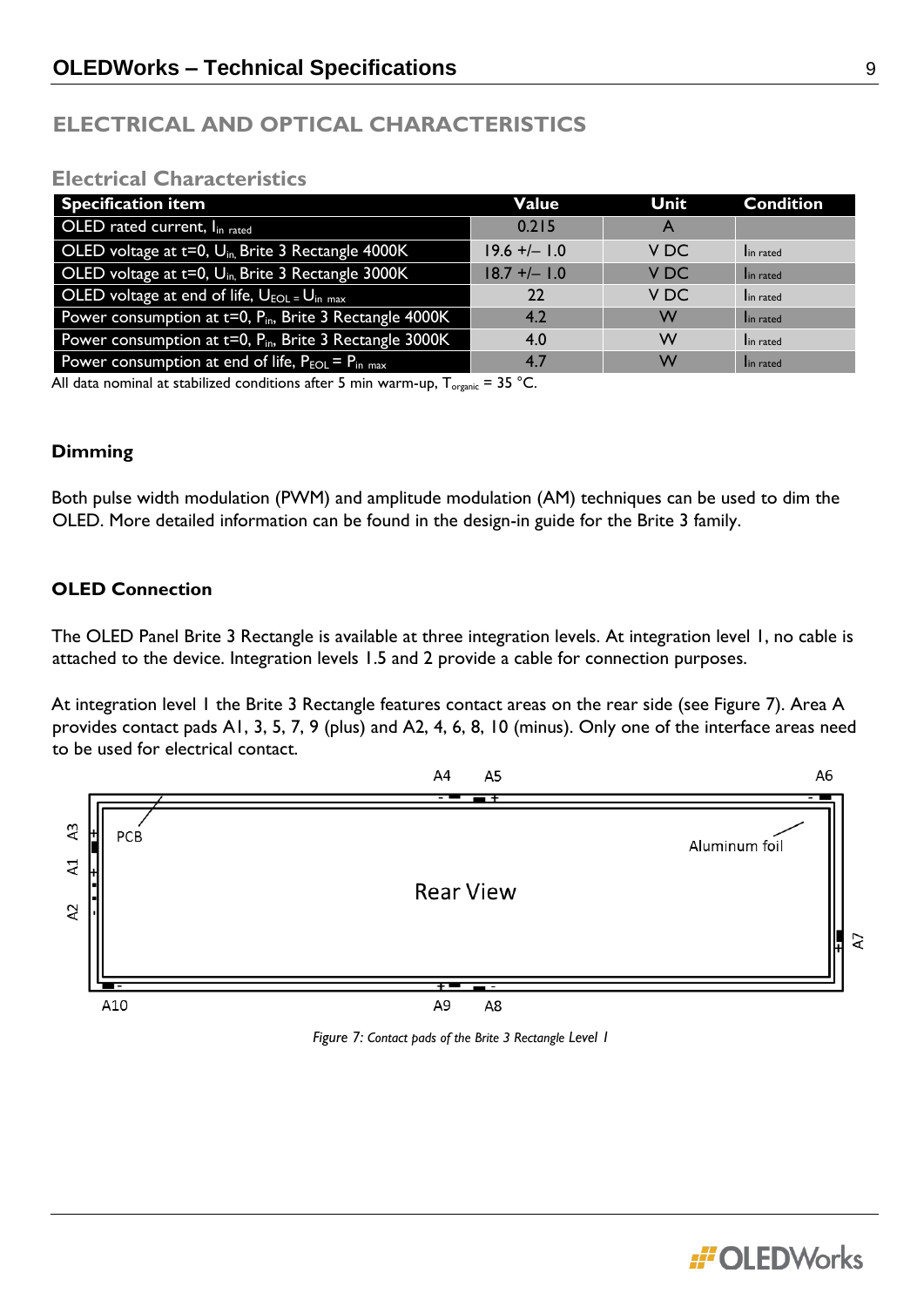# **OLED Voltage**

The voltage of the OLED depends on the point of operation, temperature of the organics and the age of the OLED. As a result, the OLED voltage is affected by the ambient temperature. During operation the temperature of the organics may increase, especially shortly after powering the OLED. At constant current control, this may result in a change in voltage.

Example of voltage evolution after a cold start at different ambient temperature levels is shown in Figure 8. The initial voltage drop is due to the device heating up until steady state (approx. 5 min after turning on). Besides this the voltage/organic temperature depends on the ambient temperature.



*Figure 8: typical voltage evolution after start-up at different ambient temperatures, level 1, vertical orientation, air, Iin rated = 0.215 A*

#### **Short Circuit Behavior**

If an OLED fails it can fall into a short circuit. Such a condition may mean that

- no light is generated
- the OLED is heated locally, i.e. one small spot of the OLED surface gets hot
- the current still flows through the OLED but the voltage drops to a lower value.

In case such a fault occurs turning off the OLED is recommended.

No indication based on internal tests or market feedbacks that shorts appear for Brite 3.

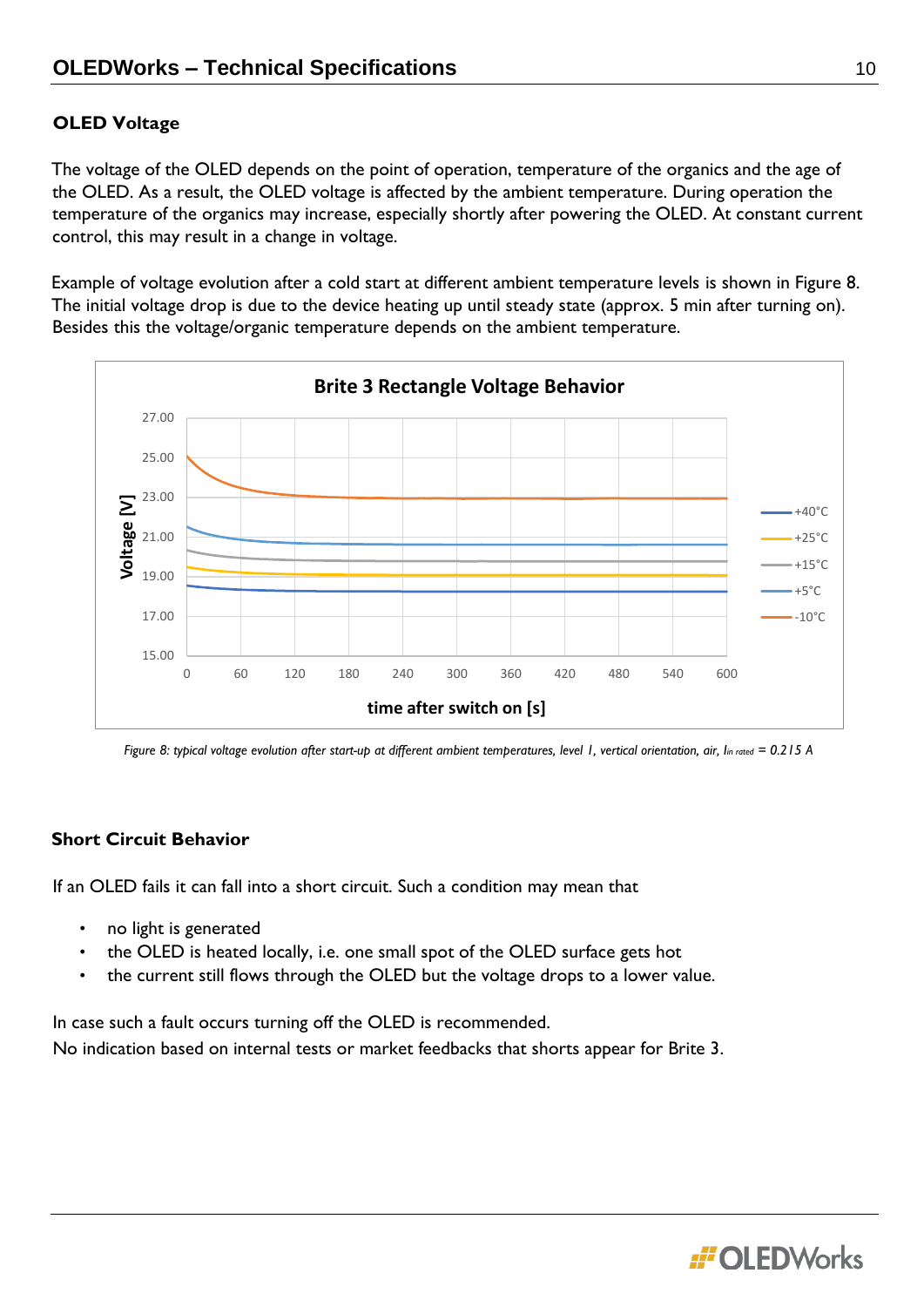# **Optical Characteristics Brite 3 Rectangle 4000K\* 2**

| Specification item              | Value           | Unit              | Condition                                              |
|---------------------------------|-----------------|-------------------|--------------------------------------------------------|
| Luminance, nominal              | 7000            | cd/m <sup>2</sup> | $@$ l <sub>in rated</sub> = 0.215 A, perpendicular,    |
|                                 |                 |                   | center                                                 |
|                                 | 3000            |                   | @ 0.090 A, perpendicular, center                       |
| Luminous flux                   | $250 \pm 10 \%$ | Im                | @ Iin rated = 0.215 A with L70B50 =<br>30khrs          |
|                                 | $100 \pm 10 \%$ |                   | @ 0.090 A with L70B50 = 100khrs                        |
| Luminous efficacy, nominal      | 57              | Im/W              | $@Iin rated = 0.215 A$                                 |
|                                 | 61              |                   | @ 0.090 A                                              |
| Color                           | White           |                   |                                                        |
| Chromaticity x, nominal         | 0.3792          |                   | integral measurement, CIE 1931                         |
| Chromaticity y, nominal         | 0.3717          |                   |                                                        |
| Chromaticity u', nominal        | 0.2263          |                   | integral measurement, CIE 1976                         |
| Chromaticity v', nominal        | 0.4991          |                   |                                                        |
| Duv                             | $-0.0020$       |                   | center of color box with respect to BBL                |
| Color spec limits CIE xy        | 0.3704 0.3702   |                   | corner coordinates of area in colorspace               |
|                                 | 0.3904 0.3832   |                   |                                                        |
|                                 | 0.3879 0.3732   |                   |                                                        |
|                                 | 0.3679 0.3602   |                   |                                                        |
| Color spec limits CIE u'v'      | 0.2211 0.4972   |                   | corner coordinates of area in colorspace               |
|                                 | 0.2291 0.5059   |                   |                                                        |
|                                 | 0.2315 0.5011   |                   |                                                        |
|                                 | 0.2234 0.4922   |                   |                                                        |
| <b>CCT</b>                      | 4000            | K                 | $@$ lin rated = 0.215 A                                |
| Color Rendering Index:          | $>90$ / $>75$   |                   | $@$ Iin rated = 0.215 A                                |
| <b>CRI/R9</b>                   |                 |                   |                                                        |
| TM-30 metrics:                  | 85 / 97         |                   | @ Iin rated = 0.215 A                                  |
| $R_f/R_g$                       |                 |                   |                                                        |
| Surface uniformity chromaticity | 0.0020          |                   | Referring to IEC 62922                                 |
| Angular chromaticity uniformity | 0.0050          |                   | Referring to IEC 62922                                 |
| Homogeneity                     | $\geq 90\%$     |                   | 9 point measurement, min/max,<br>$\ln$ rated = 0.215 A |

 $*^{2}$  all data for stabilized electrical conditions of the device after 5 min warm-up period, integration level 1.



*Figure 9: Color vector graphic based on TM-30 metrics for Brite 3 Rectangle 4000K*

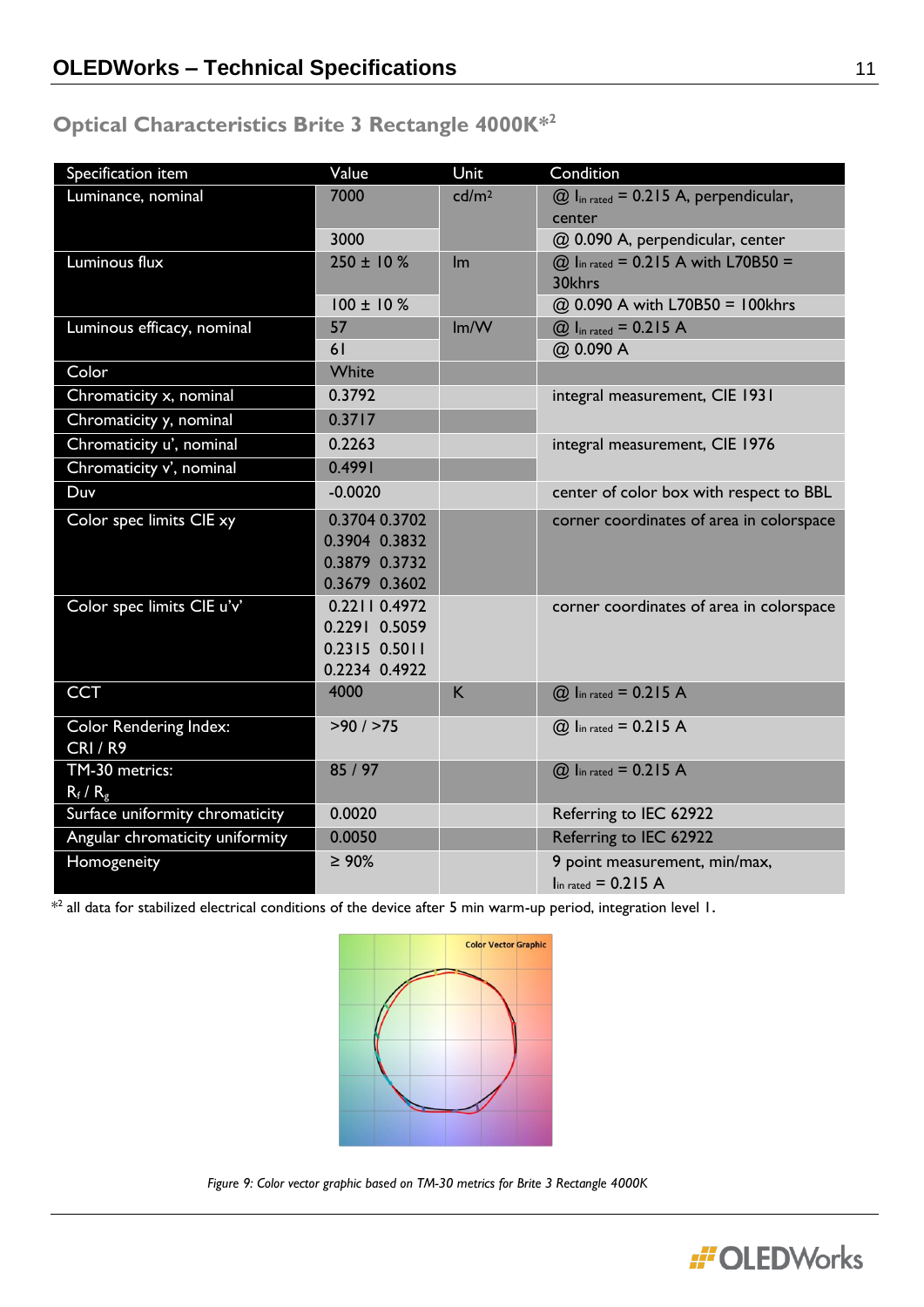# **Optical Characteristics Brite 3 Rectangle 3000K\* 2**

| Specification item              | Value           | Unit              | Condition                                                  |
|---------------------------------|-----------------|-------------------|------------------------------------------------------------|
| Luminance, nominal              | 8500            | cd/m <sup>2</sup> | $@$ I <sub>in rated</sub> = 0.215 A, perpendicular, center |
|                                 | 3000            |                   | @ 0.070 A, perpendicular, center                           |
| Luminous flux                   | $300 \pm 10 \%$ | Im                | @ Iin rated = 0.215 A with L70B50 = 30khrs                 |
|                                 | $100 \pm 10 \%$ |                   | @ 0.070 A with L70B50 = 100khrs                            |
| Luminous efficacy, nominal      | 75              | Im/W              | $@$ I <sub>in rated</sub> = 0.215 A                        |
|                                 | 85              |                   | @ 0.070 A                                                  |
| Color                           | White           |                   |                                                            |
| Chromaticity x, nominal         | 0.4345          |                   | integral measurement, CIE 1931                             |
| Chromaticity y, nominal         | 0.3992          |                   |                                                            |
| Chromaticity u', nominal        | 0.2511          |                   | integral measurement, CIE 1976                             |
| Chromaticity v', nominal        | 0.5190          |                   |                                                            |
| Duv                             | $-0.0016$       |                   | center of color box with respect to BBL                    |
| Color spec limits CIE xy        | 0.4270 0.4010   |                   | corner coordinates of area in colorspace                   |
|                                 | 0.4470 0.4073   |                   |                                                            |
|                                 | 0.4420 0.3973   |                   |                                                            |
|                                 | 0.4220 0.3910   |                   |                                                            |
| Color spec limits CIE u'v'      | 0.2455 0.5187   |                   | corner coordinates of area in colorspace                   |
|                                 | 0.2557 0.5242   |                   |                                                            |
|                                 | 0.2568 0.5195   |                   |                                                            |
|                                 | 0.2465 0.5139   |                   |                                                            |
| <b>CCT</b>                      | 3000            | K                 | <b>@</b> Iin rated = 0.215 A                               |
| Color Rendering Index:          | >90/>50         |                   | $@$ lin rated = 0.215 A                                    |
| <b>CRI / R9</b>                 |                 |                   |                                                            |
| TM-30 metrics:                  | 85 / 98         |                   | $@$ lin rated = 0.215 A                                    |
| $R_f/R_g$                       |                 |                   |                                                            |
| Surface uniformity chromaticity | 0.0020          |                   | Referring to IEC 62922                                     |
| Angular chromaticity uniformity | 0.0050          |                   | Referring to IEC 62922                                     |
| Homogeneity                     | $\geq 90\%$     |                   | 9 point measurement, min/max,                              |
|                                 |                 |                   | $\ln$ rated = 0.215 A                                      |

 $*^{2}$  all data for stabilized electrical conditions of the device after 5 min warm-up period, integration level 1.



*Figure 10: Color vector graphic based on TM-30 metrics for Brite 3 Rectangle 3000K*

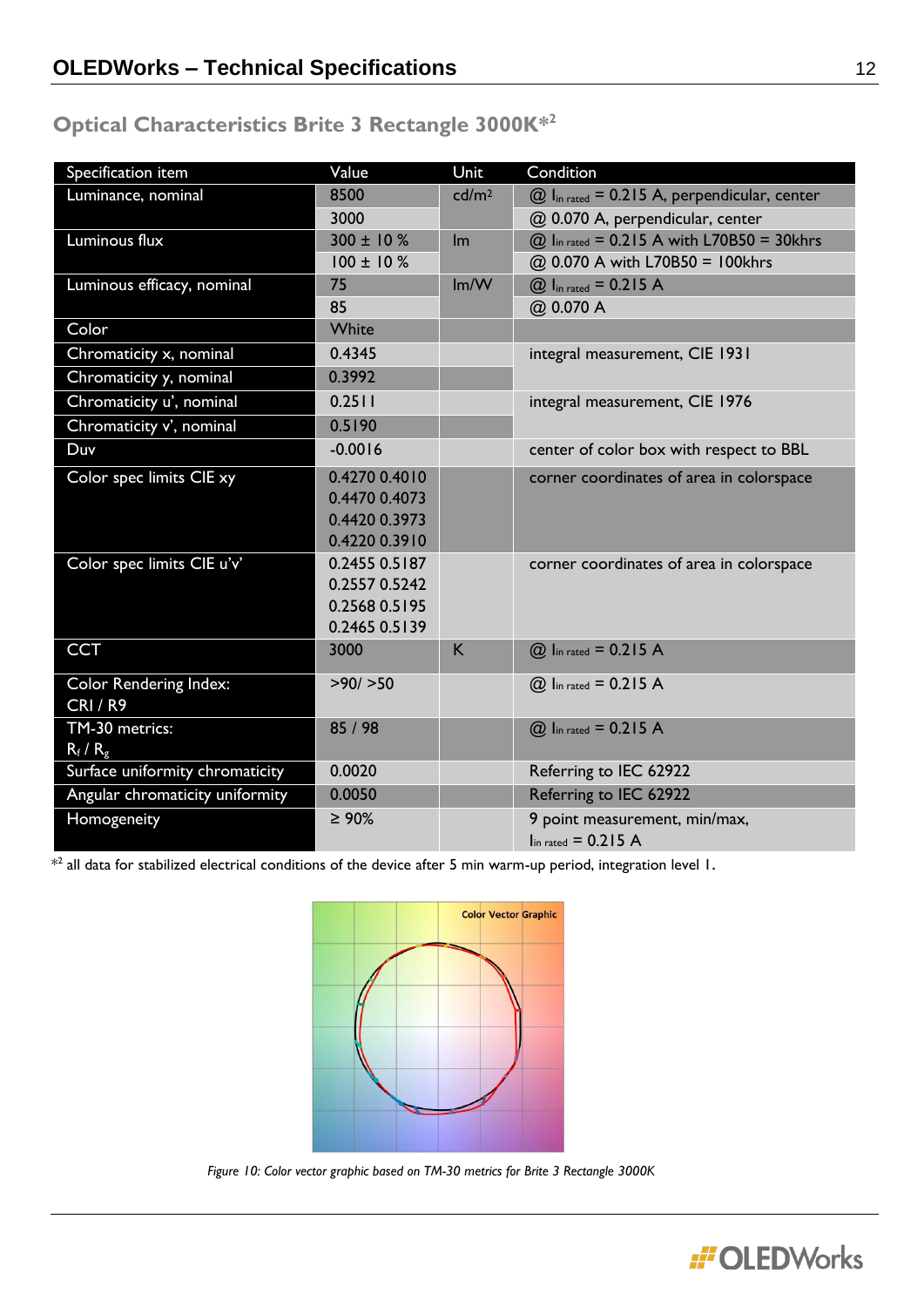# **OLED Spectral Power Distribution (SPD)**



Typical spectra of the OLED at different driving currents are given in Figure 11 and 12.

*Figure 11: typical emission spectra of the Brite 3 Rectangle 4000K at different driving currents (I = 0.090 A, 0.150 A, 0.215 A)*



*Figure 12: typical emission spectra of the Brite 3 Rectangle 3000K at different driving currents (I = 0.085 A, 0.175 A, 0.260 A)*

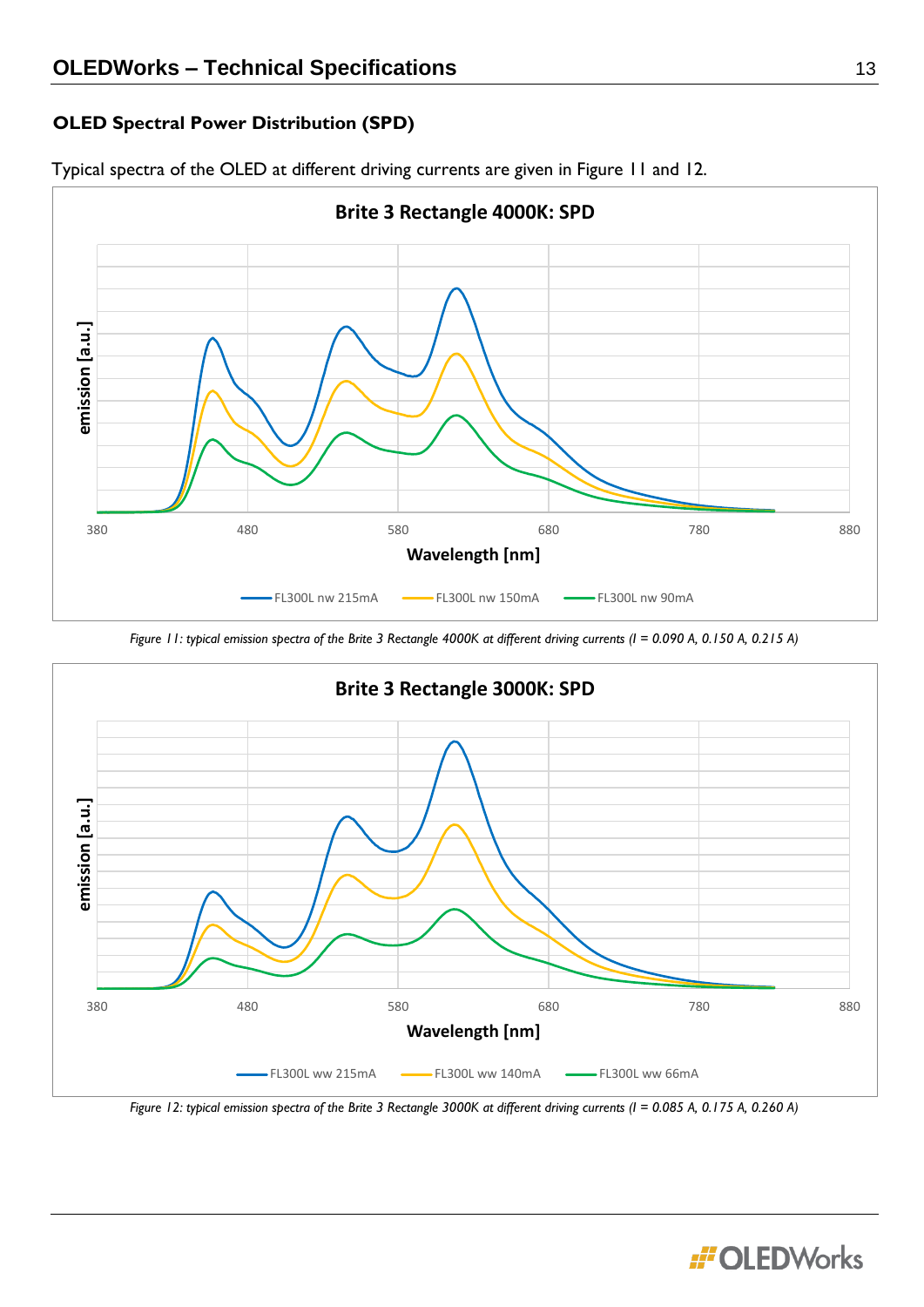

# **Current – Voltage – Luminance Characteristics**





*Figure 14: Luminance versus forward current at room temperature, 3000K, level 1*

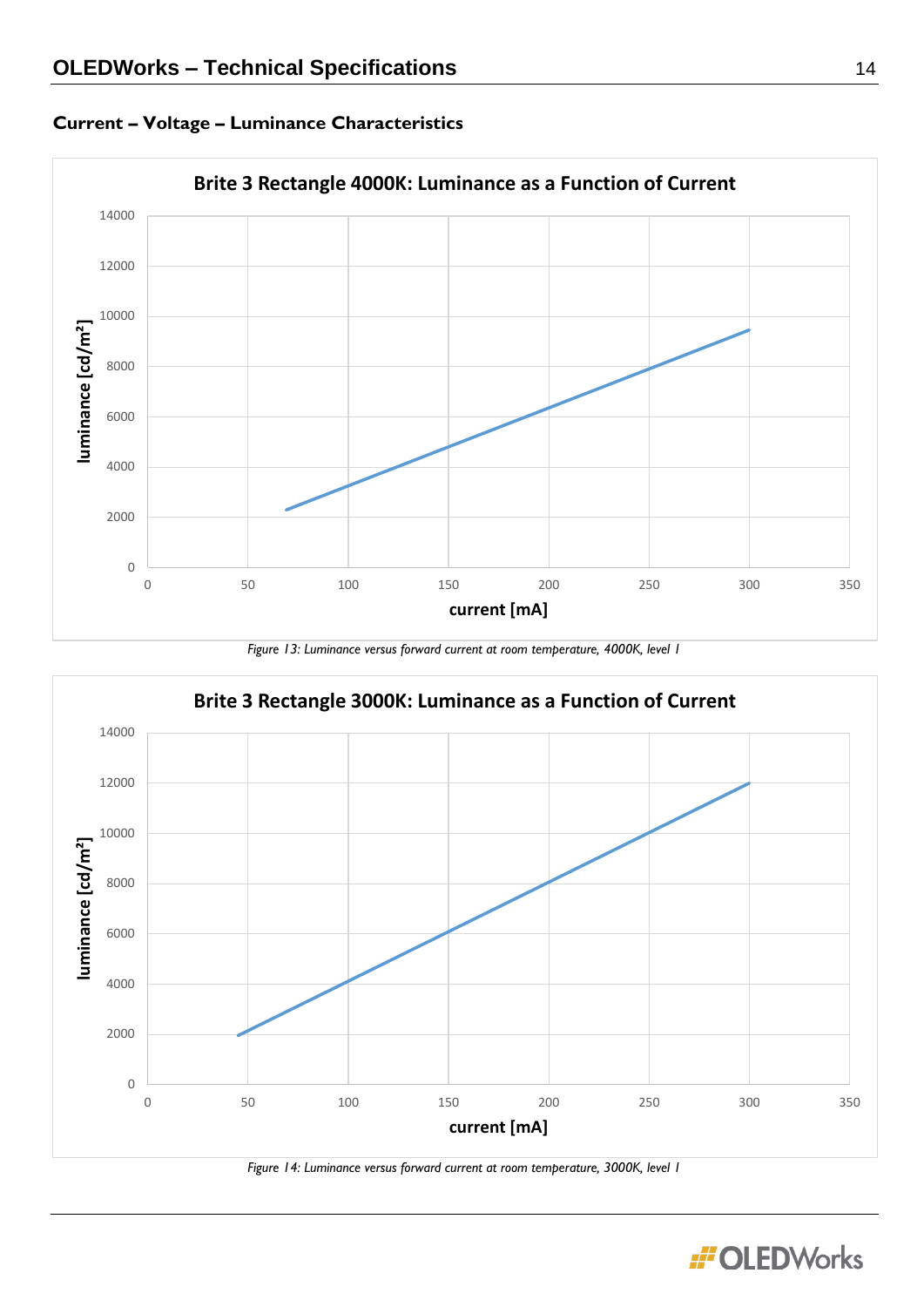

*Figure 15: Luminous flux vs current, 4000K, level 1* 



*Figure 16: Luminous flux vs current, 3000K, level 1*

**:i'OLEDWorks**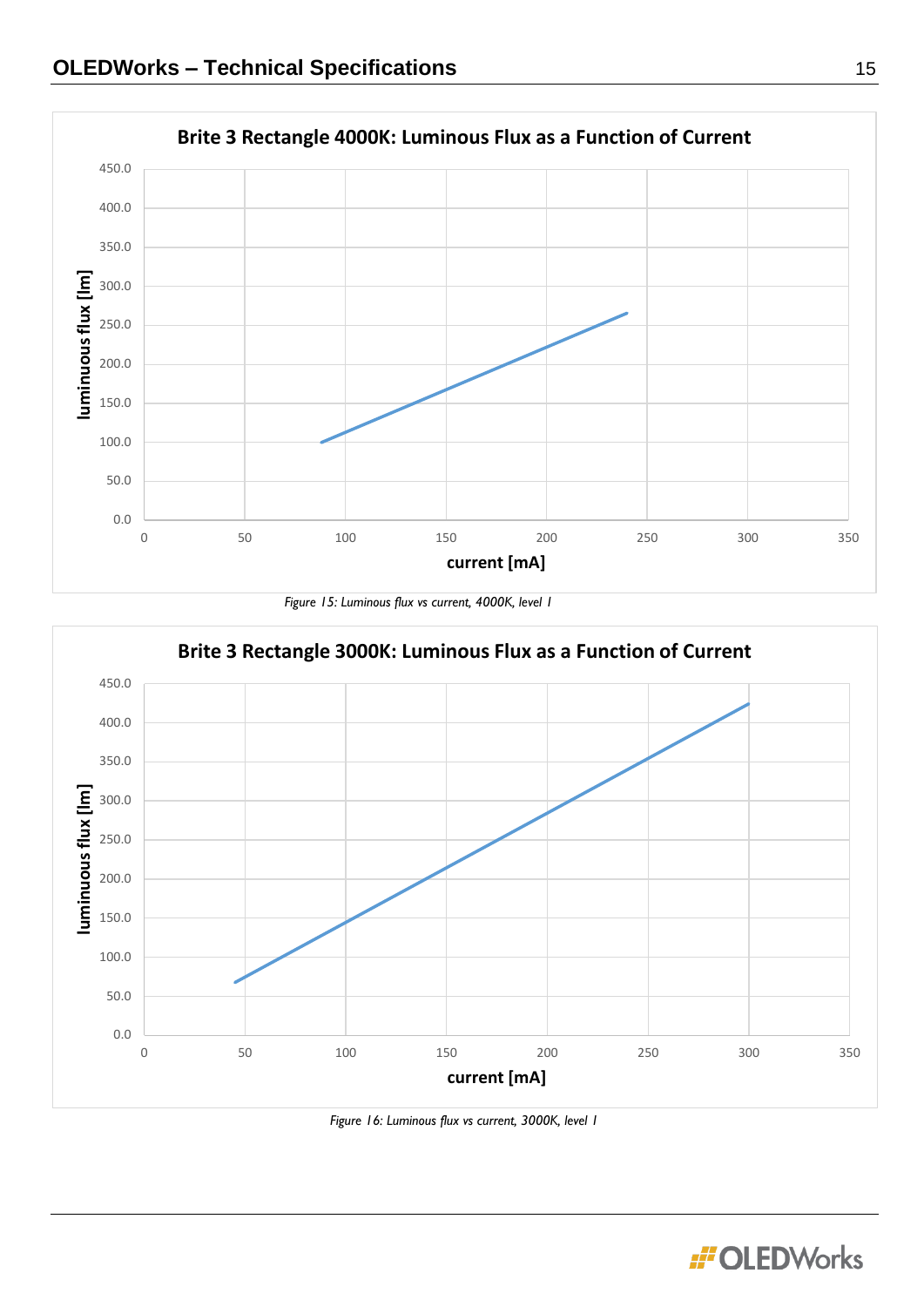

*Figure 17: Voltage versus forward current at room temperature, 4000K, level 1*



*Figure 18: Voltage versus forward current at room temperature, 3000K, level 1*

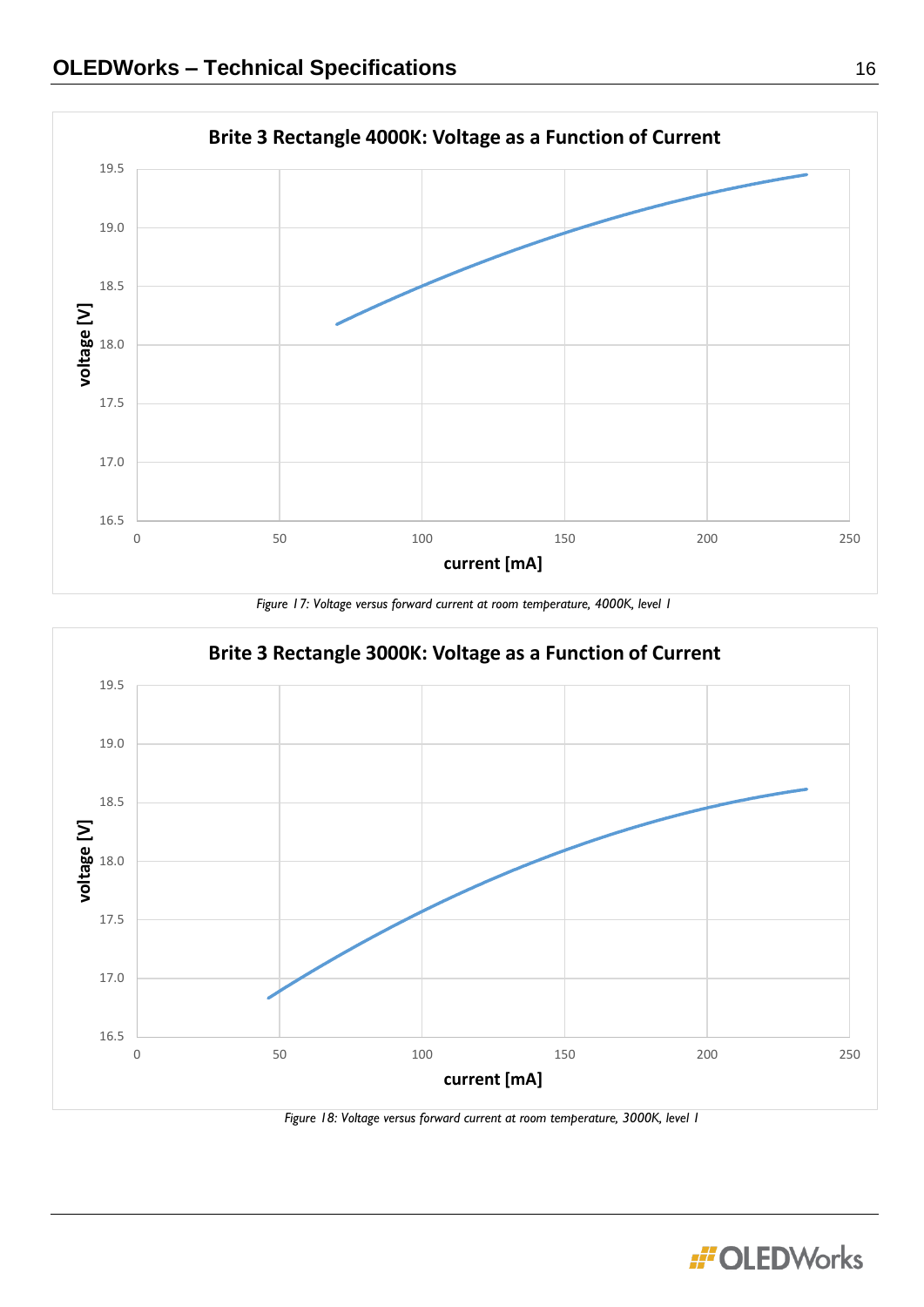





*Figure 20: Efficacy versus current at room temperature, 3000K, level 1*

**:i'OLEDWorks**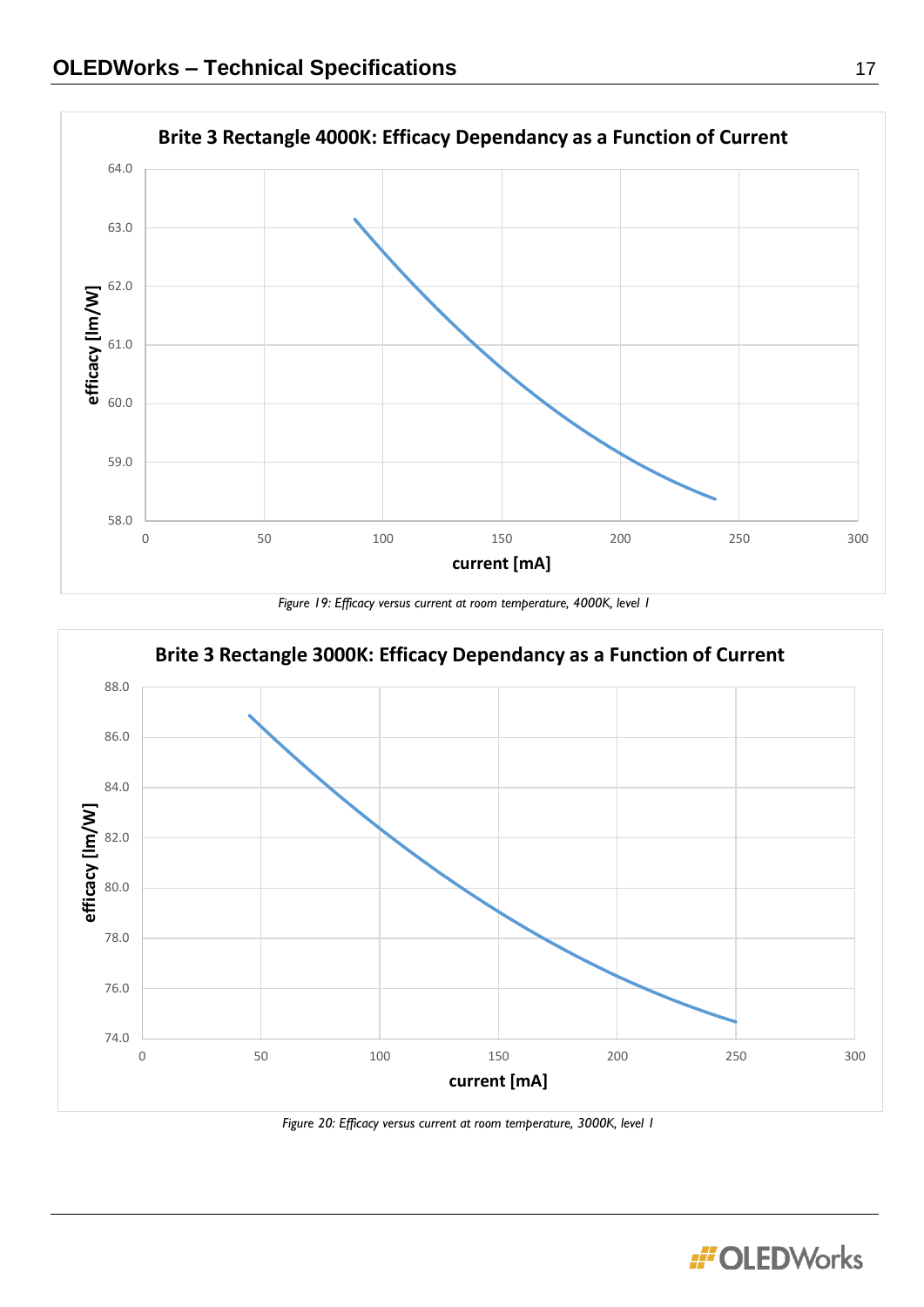# **Homogeneity of Optical Parameters**

The OLED Panel Brite 3 Rectangle is a large area device and the luminance value may depend on the location within the active area. A very small color point distribution may also be observed.



*Figure 21: Typical luminance distribution for a Brite 3 Rectangle Level 1. Operation conditions: vertical in air, RT (= 25 °C), I = Iin rated*

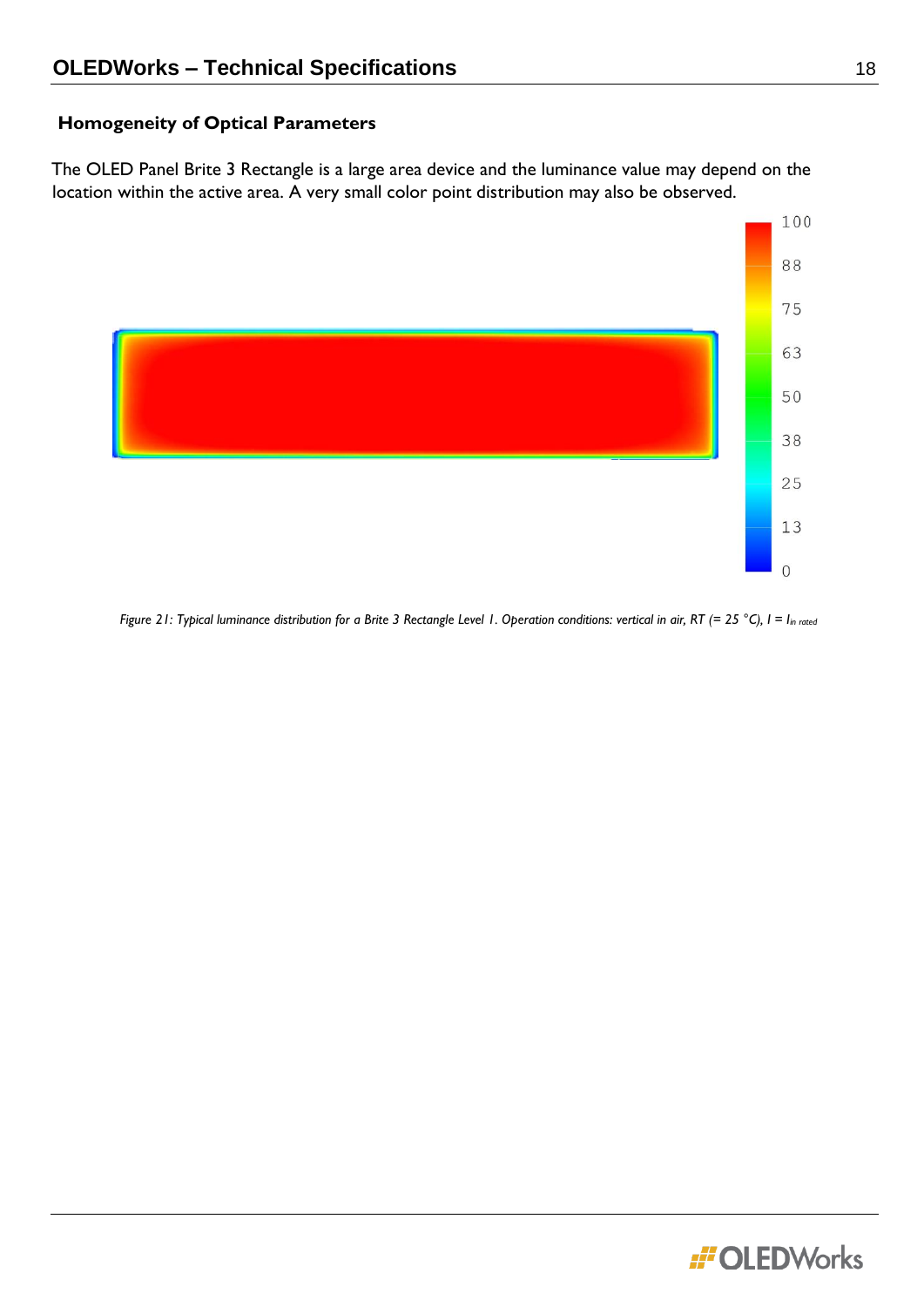# **Angular Dependency**

The luminance (measured in  $cd/m^2$ ) of the OLED light depends on angle of observation. Figure 22 and 23 show typical values for the OLED Panel Brite 3 Rectangle Level 1 4000K and 3000K operated at different driving currents.



*Figure 22: Luminance as function of the viewing angle. Driving currents I= 0.090 A, 0.150 A, 0.215 A, 4000K*



*Figure 23: Luminance as function of the viewing angle. Driving currents I= 0.066 A, 0.140 A, 0.215 A, 3000K*

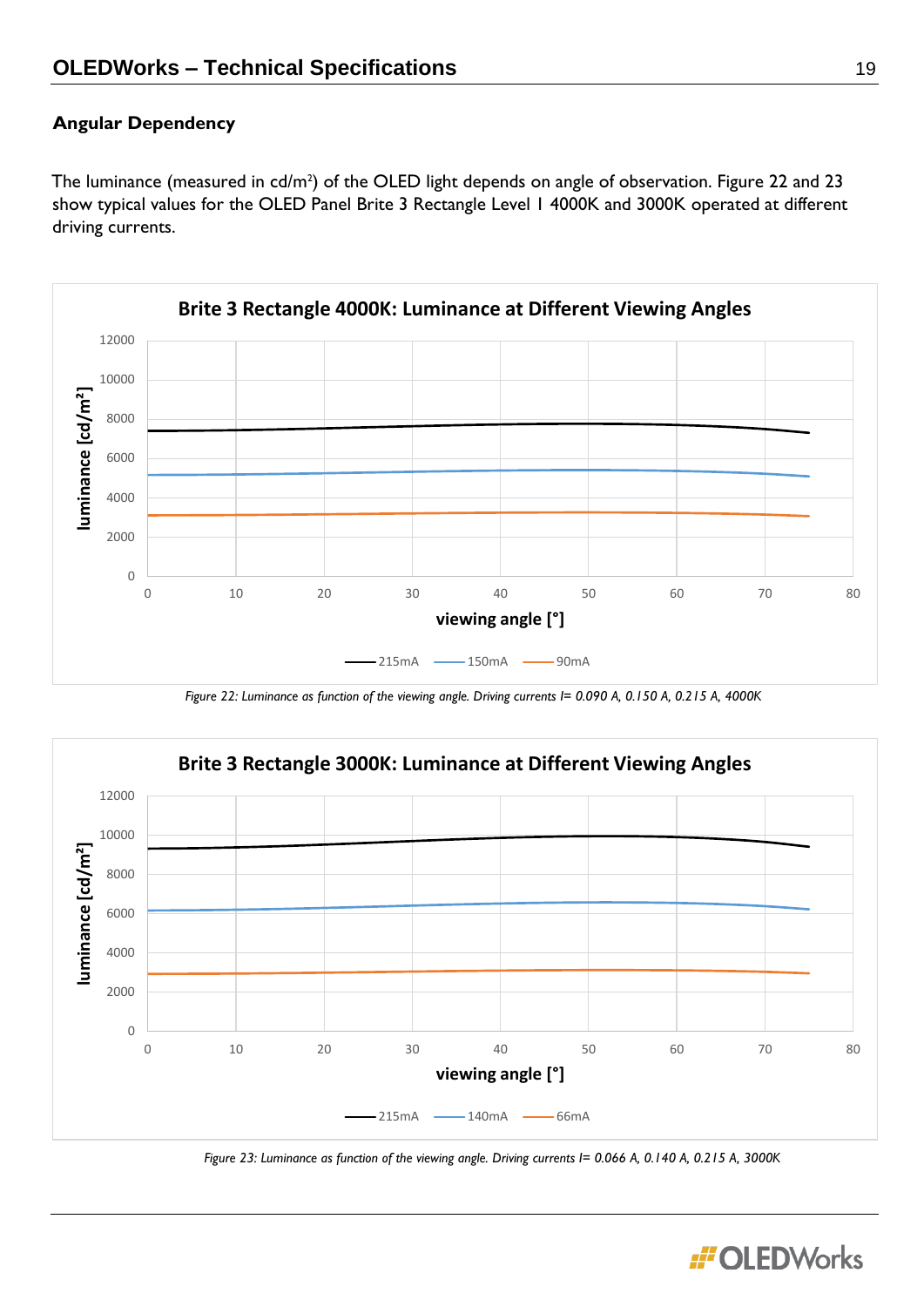

*Figure 24: CIE x/y as function of the viewing angle. Driving currents I= 0.090 A, 0.150 A, 0.215 A, 4000K*



*Figure 25: CIE x/y as function of the viewing angle. Driving currents I= 0.066 A, 0.140 A, 0.215 A, 3000K*

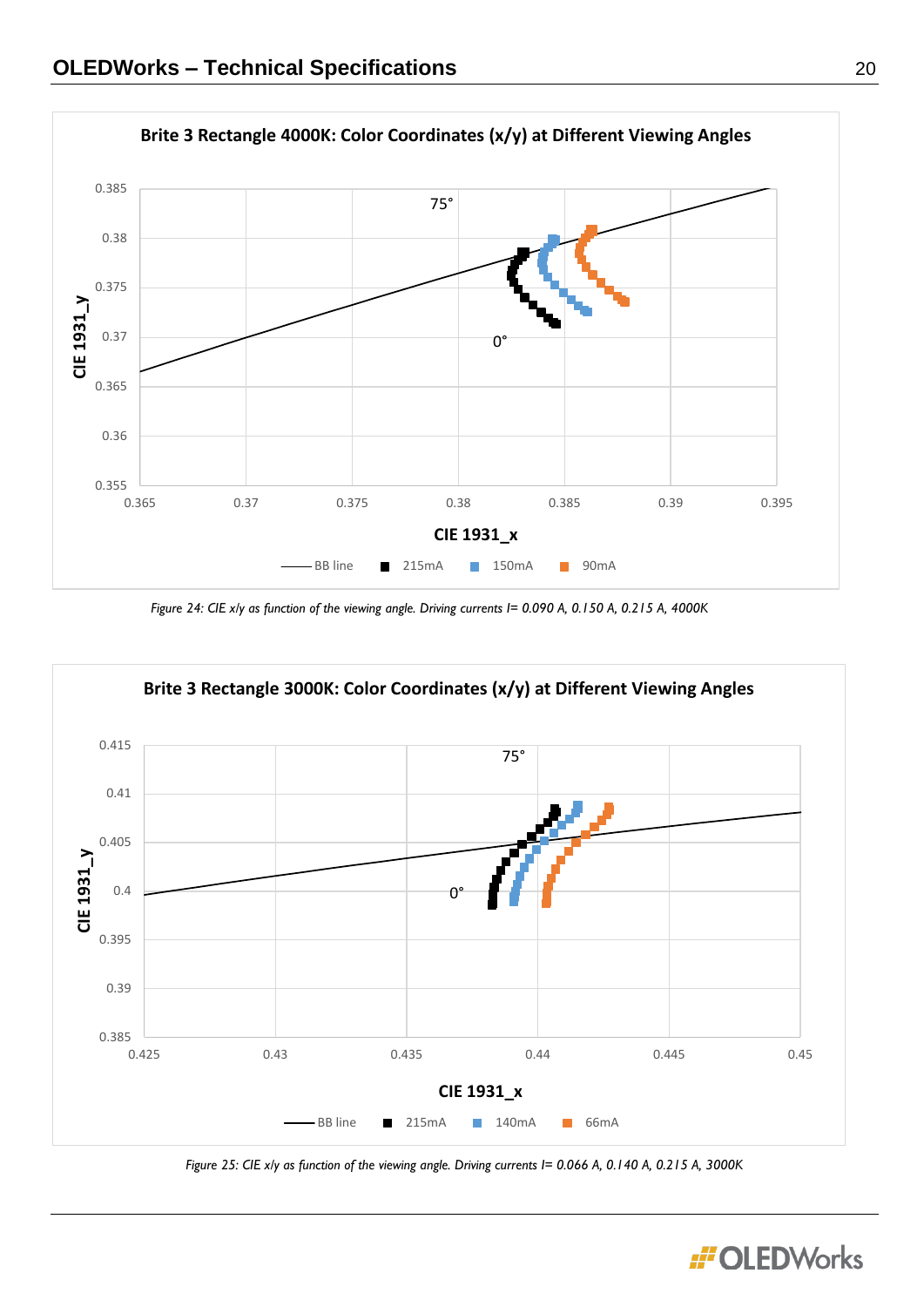

*Figure 26: CIE u'/v' as function of the viewing angle. Driving currents I= 0.090 A, 0.150 A, 0.215 A, 4000K*



*Figure 27: CIE u'/v' as function of the viewing angle. Driving currents I= 0.066 A, 0.140 A, 0.215 A, 3000K*

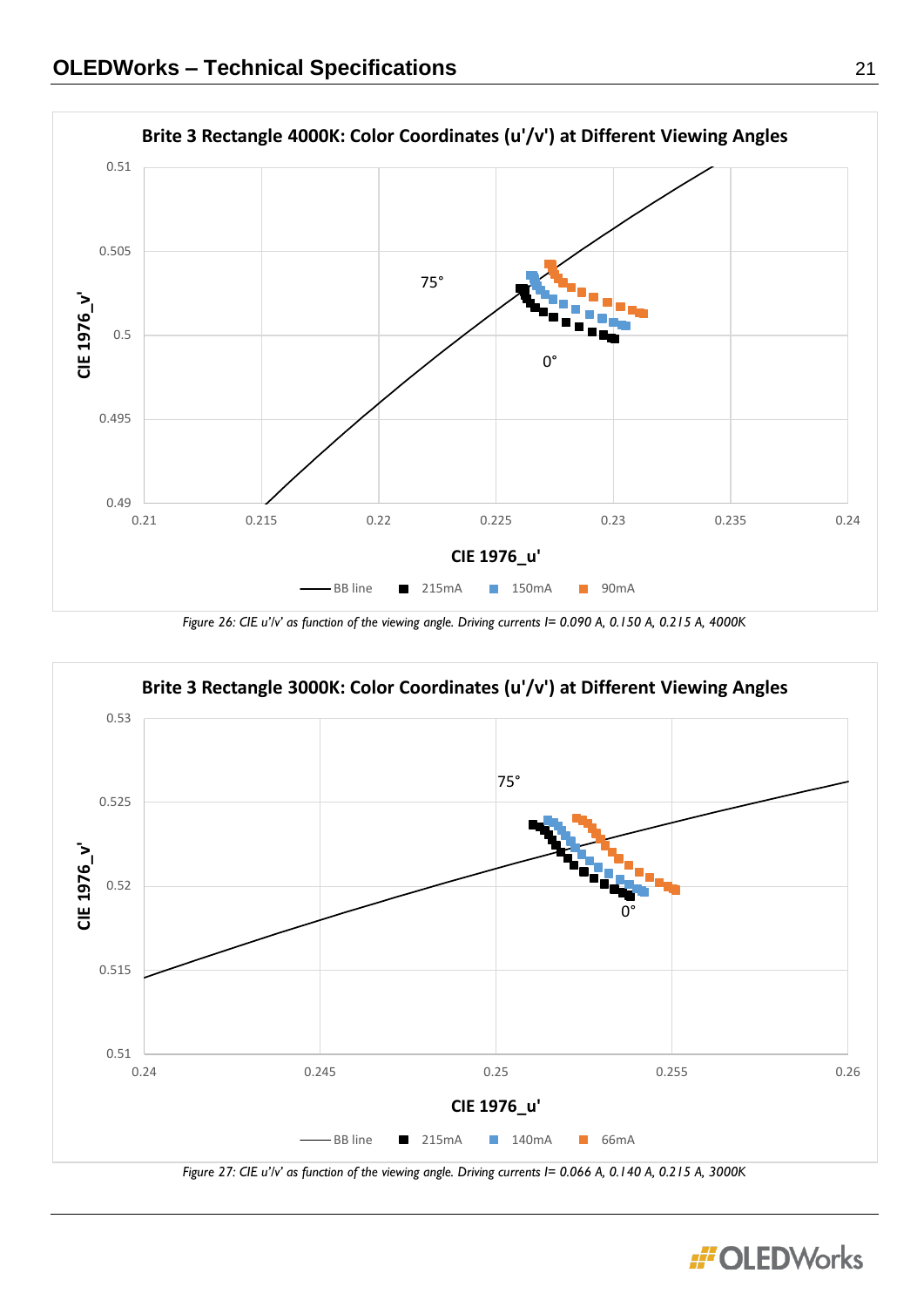# **THERMAL CHARACTERISTICS**

OLEDs can generate a certain amount of heat. Despite the fact that no active cooling is required, the panels should not be covered in order to avoid heat accumulation.

The OLED temperature during operation depends on ambient conditions and driving current. Indicative values for internal (organics) temperature of the device can be measured at the glass surface at the center of the device with a thermocouple attached.

Typical temperature for the Brite 3 Rectangle Level 1 is 35 °C with the following set-up:

- $I = I_{in \, rated} = 0.215 \, A$
- $T_{\text{ambient}} = RT = 25 \text{ °C}$
- vertical orientation
- climate chamber, no active convection.

# **Lifetime**

Luminous flux reduces with lifetime of the OLED. The luminous flux of the Brite 3 Rectangle decreases to approximately 70% after 30,000 hours at rated current.

#### Brite 3 Rectangle 4000K

| Specification item                | Value         | Luminous flux | Condition                                      |
|-----------------------------------|---------------|---------------|------------------------------------------------|
| <b>OLED Panel Lifetime L70B50</b> | 30,000 hours  | 250lm         | $\omega$ lin rated = 0.215 A, Torganic = 35 °C |
| <b>OLED Panel Lifetime L70B50</b> | 100,000 hours | 100lm         | @ 0.090 A, $T_{\text{organic}}$ = 30 °C        |

#### Brite 3 Rectangle 3000K

| Specification item                | Value I       | Luminous flux | Condition                                      |
|-----------------------------------|---------------|---------------|------------------------------------------------|
| <b>OLED Panel Lifetime L70B50</b> | 30,000 hours  | 300lm         | $\omega$ lin rated = 0.215 A, Torganic = 35 °C |
| OLED Panel Lifetime L70B50        | 100.000 hours | 100lm         | $Q_{0.070 A, T_{organic} = 30^{\circ}C$        |

Voltage increases over lifetime of the OLED; color and homogeneity of the panel may also change.

#### **Storage Lifetime**

Under the recommended storage conditions the shelf life of the OLED is 2 years.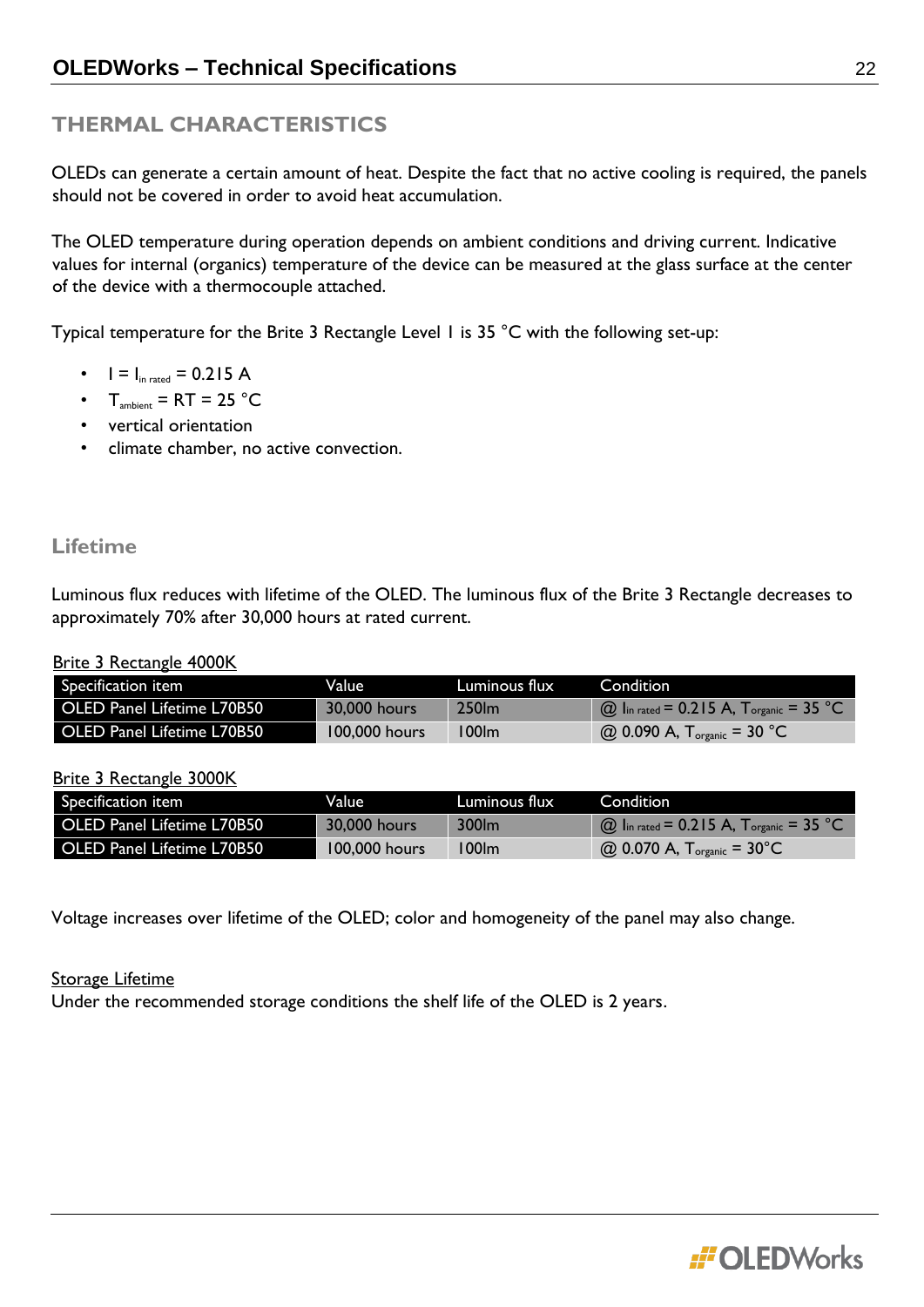# **General Handling Recommendations and Care**

#### **Cleaning**

Please avoid scratching the front side with any hard or sharp objects. OLEDs can be cleaned with any soft textile. If required use a damp cloth but avoid extensive moisture.

Use of a compressed air spray to remove regular dust from the individual panels is advised for everyday cleaning. Should fingerprints or more persistent contamination occur, isopropanol applied to a lint-free cloth can be used to gently clean the surface of the OLED. Clean using circular movements beginning at the center of the OLED and moving outwards towards the edges. Contact with water is to be avoided.

#### **Storage and Operating**

Please note that the recommended storage temperature is 15 °C to 25 °C. The recommended relative storage humidity is 65% or lower. Avoid exposing OLEDs to UV light.

#### Safety

Please be careful when handling OLEDs. The edges of the OLED panels may be sharp and can chip or break.

In the unlikely event that an OLED fails, the temperature may rise locally to high levels. To avoid this the OLED should be turned off immediately.

#### **Disposal**

OLED light engines are made of nearly 100% recyclable materials, and are free of mercury and other harmful substances, promoting sustainability.

Please note, OLEDs should be disposed of according to local legislation.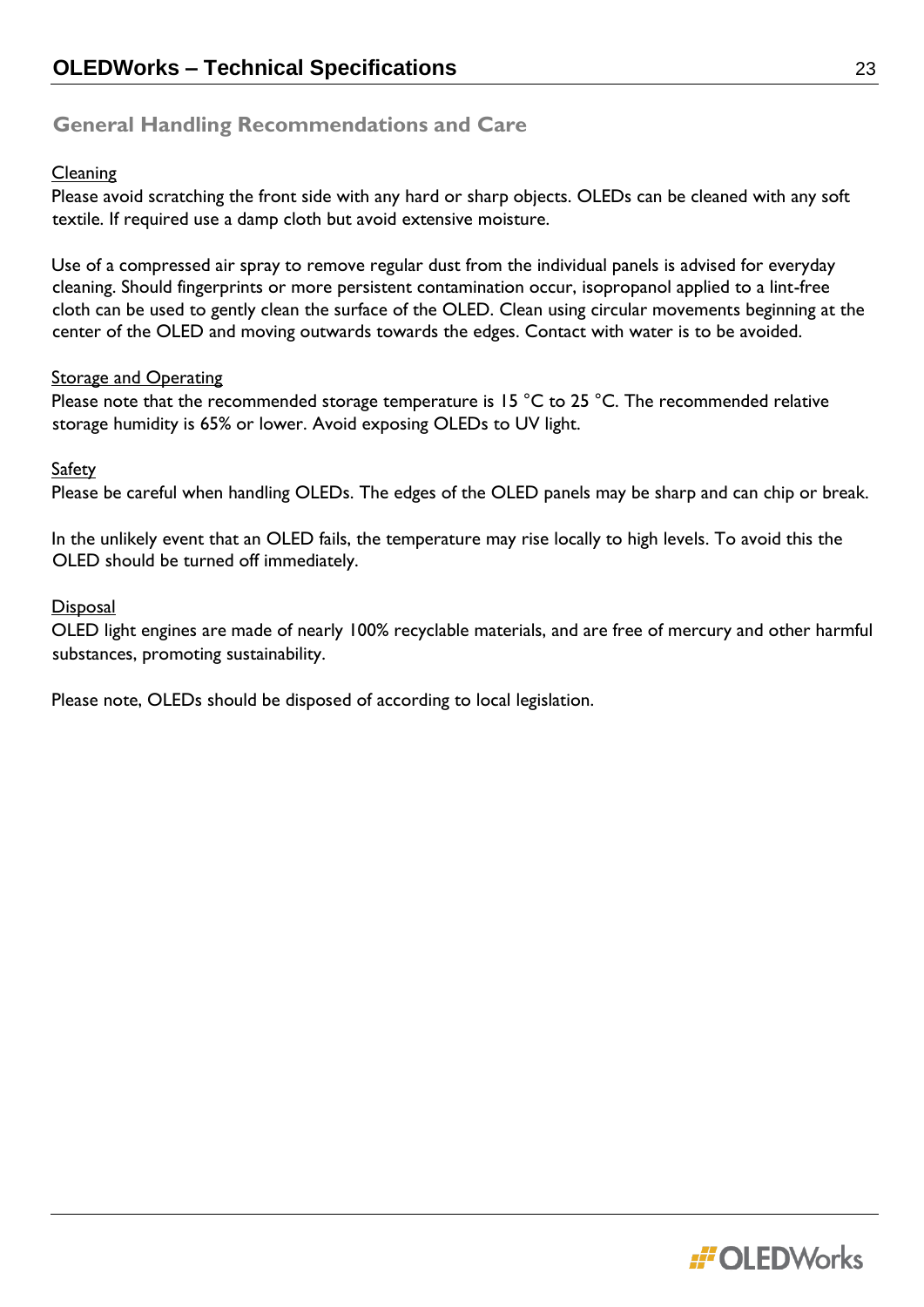# **Logistical Data**

# Brite 3 Rectangle 4000K

| Specification item                                   | Value                                                      |
|------------------------------------------------------|------------------------------------------------------------|
| Product name                                         | OLED Panel Brite 3 Rectangle 4000K Level 1                 |
| Order code                                           | LPB3300RINWLI01                                            |
| Pieces per box                                       | 20                                                         |
|                                                      |                                                            |
| Specification item                                   | Value                                                      |
| Product name                                         | OLED Panel Brite 3 Rectangle 4000K Level 1.5               |
| Order code                                           | LPB3300RINWLI06                                            |
| Pieces per box                                       | 20                                                         |
|                                                      |                                                            |
| Specification item                                   | Value                                                      |
| Product name                                         | OLED Panel Brite 3 Rectangle 4000K Level 2 (Without Cable) |
| Order code                                           | LPB3300RINWL200                                            |
| Pieces per box                                       | 20                                                         |
|                                                      |                                                            |
| Specification item                                   | Value                                                      |
| Product name                                         | OLED Panel Brite 3 Rectangle 4000K Level 2                 |
| Order code                                           | LPB3300RINWL202                                            |
| Pieces per box                                       | 20                                                         |
|                                                      |                                                            |
| <b>Brite 3 Rectangle 3000K</b><br>Specification item | Value                                                      |
| Product name                                         | OLED Panel Brite 3 Rectangle 3000K Level 1                 |
| Order code                                           | LPB3300RIWWLI01                                            |
|                                                      | 20                                                         |
| Pieces per box                                       |                                                            |
| Specification item                                   | Value                                                      |
| Product name                                         | OLED Panel Brite 3 Rectangle 3000K Level 1.5               |
| Order code                                           | LPB3300RIWWLI06                                            |
| Pieces per box                                       | 20                                                         |
|                                                      |                                                            |
| Specification item                                   | Value                                                      |
| Product name                                         | OLED Panel Brite 3 Rectangle 3000K Level 2 (Without Cable) |
| Order code                                           | LPB3300RIWWL200                                            |
| Pieces per box                                       | 20                                                         |
|                                                      |                                                            |
| Specification item                                   | Value                                                      |
| Product name                                         | OLED Panel Brite 3 Rectangle 3000K Level 2                 |
| Order code                                           | LPB3300RIWWL202                                            |
| Pieces per box                                       | 20                                                         |